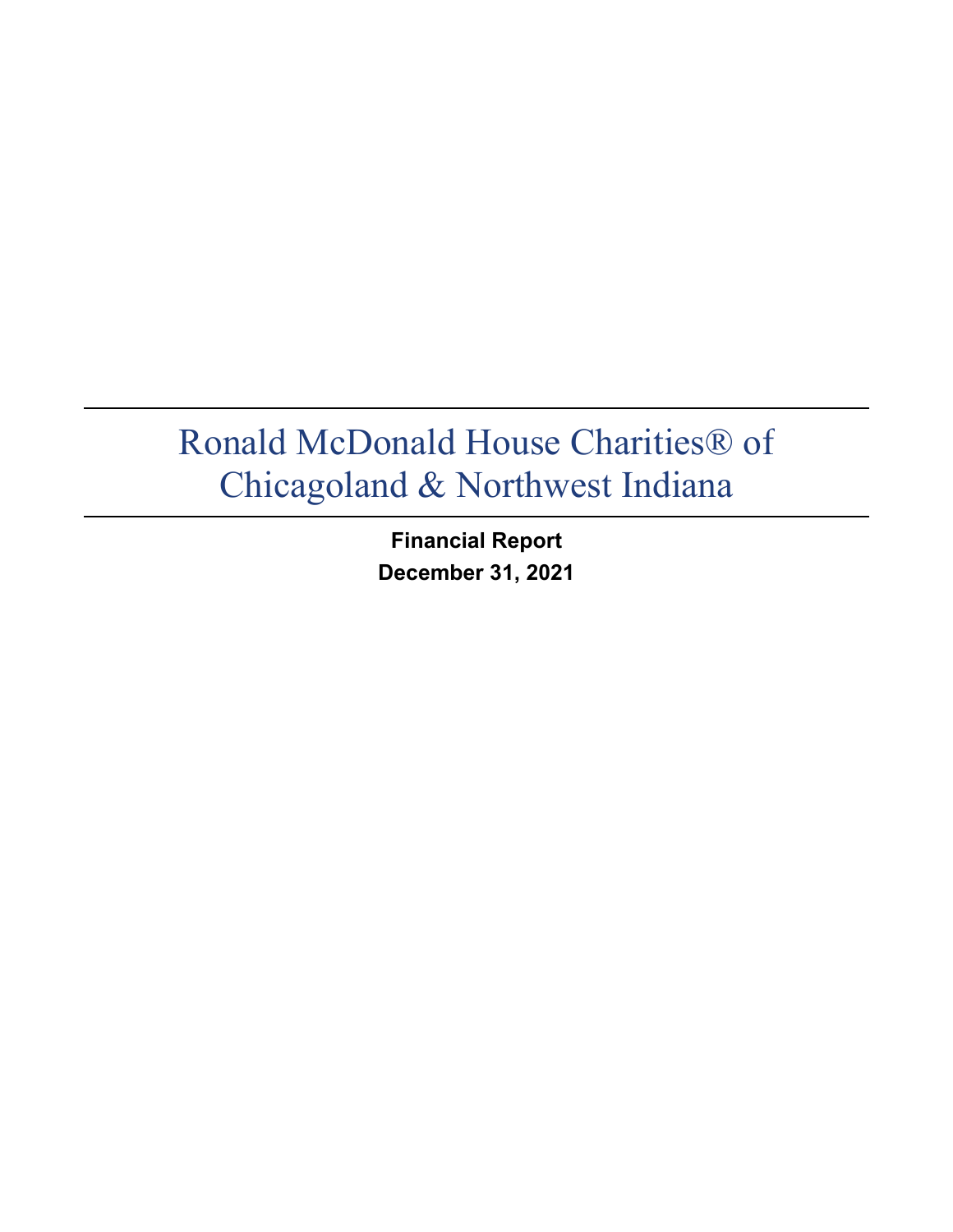|                                                   | <b>Contents</b> |
|---------------------------------------------------|-----------------|
| <b>Independent Auditor's Report</b>               | $1 - 2$         |
| <b>Financial Statements</b>                       |                 |
| <b>Statement of Financial Position</b>            | 3               |
| Statement of Activities and Changes in Net Assets | 4               |
| <b>Statement of Functional Expenses</b>           | $5-6$           |
| <b>Statement of Cash Flows</b>                    | 7               |
| <b>Notes to Financial Statements</b>              | $8 - 19$        |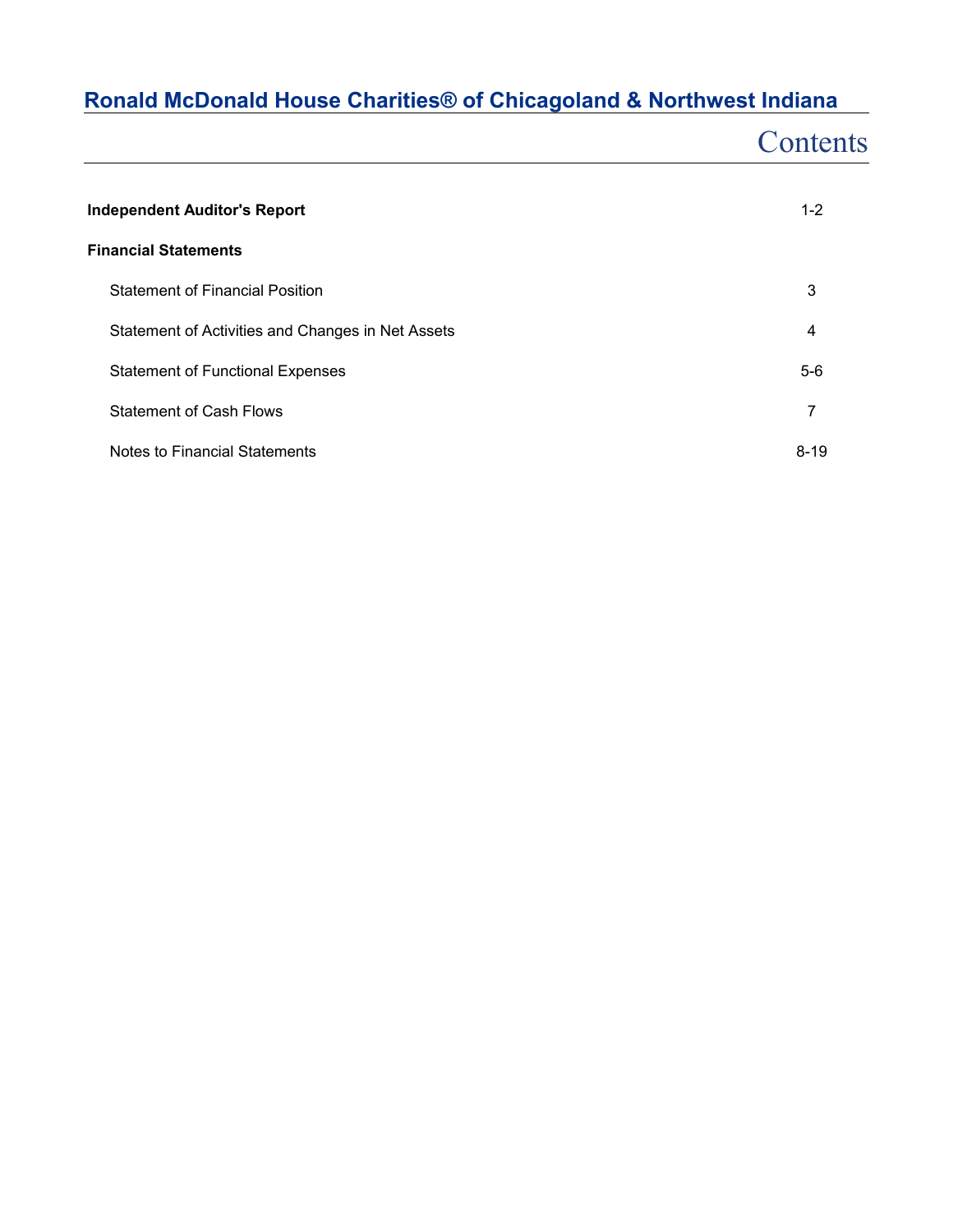

#### **Independent Auditor's Report**

To the Board of Directors Ronald McDonald House Charities® of Chicagoland & Northwest Indiana

#### *Opinion*

We have audited the financial statements of Ronald McDonald House Charities® of Chicagoland & Northwest Indiana (RMHC-CNI), which comprise the statement of financial position as of December 31, 2021 and 2020 and the related statements of activities and changes in net assets, functional expenses, and cash flows for the years then ended, and the related notes to the financial statements.

In our opinion, the accompanying financial statements present fairly, in all material respects, the financial position of RMHC-CNI as of December 31, 2021 and 2020 and the changes in its net assets, functional expenses, and cash flows for the years then ended in accordance with accounting principles generally accepted in the United States of America.

#### *Basis for Opinion*

We conducted our audits in accordance with auditing standards generally accepted in the United States of America (GAAS). Our responsibilities under those standards are further described in the *Auditor's Responsibilities for the Audits of the Financial Statements* section of our report. We are required to be independent of RMHC-CNI and to meet our ethical responsibilities in accordance with the relevant ethical requirements relating to our audits. We believe that the audit evidence we have obtained is sufficient and appropriate to provide a basis for our audit opinion.

#### *Responsibilities of Management for the Financial Statements*

Management is responsible for the preparation and fair presentation of the financial statements in accordance with accounting principles generally accepted in the United States of America and for the design, implementation, and maintenance of internal control relevant to the preparation and fair presentation of financial statements that are free from material misstatement, whether due to fraud or error.

In preparing the financial statements, management is required to evaluate whether there are conditions or events, considered in the aggregate, that raise substantial doubt about RMHC-CNI's ability to continue as a going concern within one year after the date that the financial statements are issued or available to be issued.

#### *Auditor's Responsibilities for the Audits of the Financial Statements*

Our objectives are to obtain reasonable assurance about whether the financial statements as a whole are free from material misstatement, whether due to fraud or error, and to issue an auditor's report that includes our opinion. Reasonable assurance is a high level of assurance but is not absolute assurance and, therefore, is not a guarantee that audits conducted in accordance with GAAS will always detect a material misstatement when it exists. The risk of not detecting a material misstatement resulting from fraud is higher than for one resulting from error, as fraud may involve collusion, forgery, intentional omissions, misrepresentations, or the override of internal control. Misstatements are considered material if there is a substantial likelihood that, individually or in the aggregate, they would influence the judgment made by a reasonable user based on the financial statements.

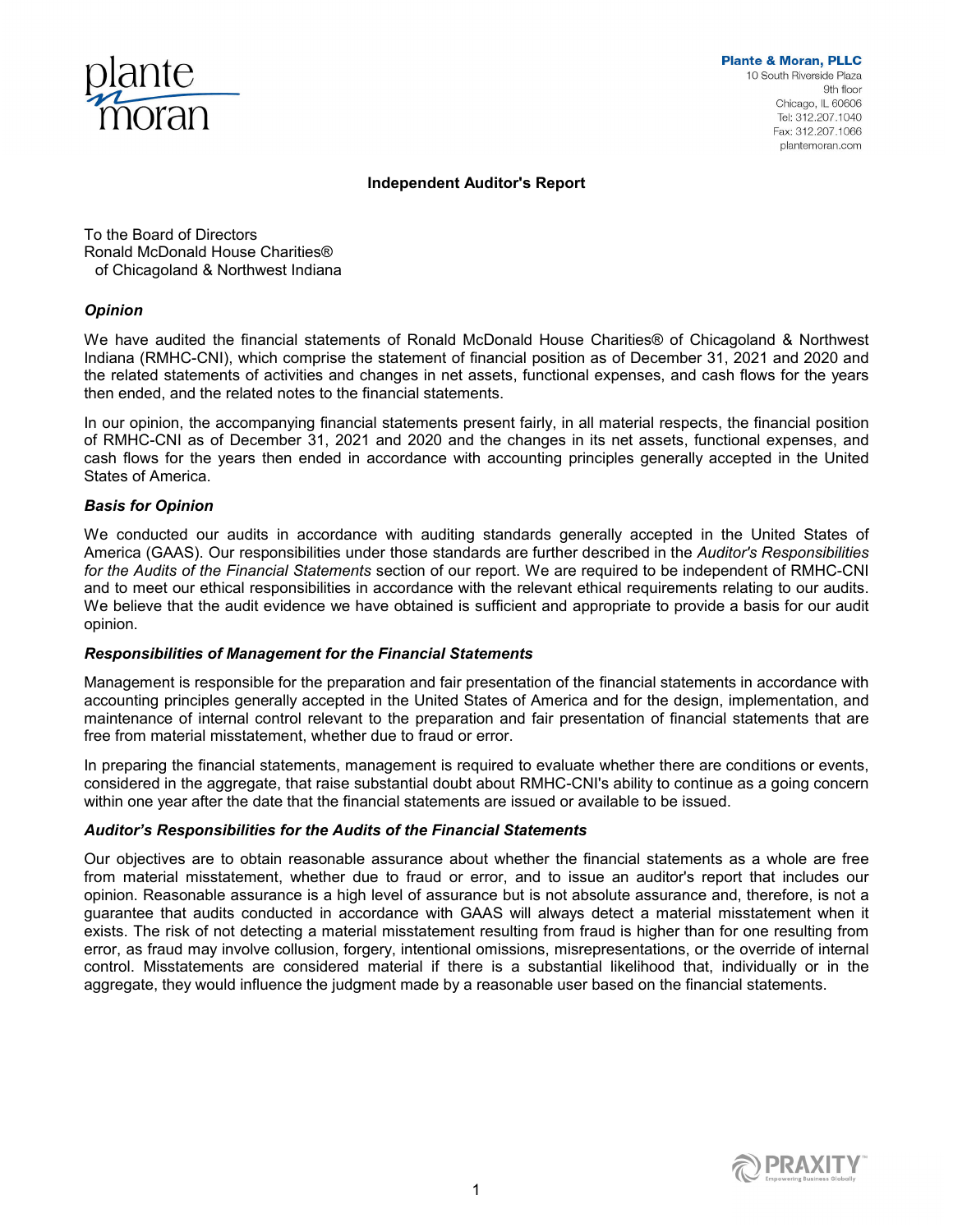To the Board of Directors Ronald McDonald House Charities® of Chicagoland & Northwest Indiana

In performing audits in accordance with GAAS, we:

- Exercise professional judgment and maintain professional skepticism throughout the audits.
- Identify and assess the risks of material misstatement of the financial statements, whether due to fraud or error, and design and perform audit procedures responsive to those risks. Such procedures include examining, on a test basis, evidence regarding the amounts and disclosures in the financial statements.
- Obtain an understanding of internal control relevant to the audits in order to design audit procedures that are appropriate in the circumstances but not for the purpose of expressing an opinion on the effectiveness of RMHC-CNI's internal control. Accordingly, no such opinion is expressed.
- Evaluate the appropriateness of accounting policies used and the reasonableness of significant accounting estimates made by management, as well as evaluate the overall presentation of the financial statements.
- Conclude whether, in our judgment, there are conditions or events, considered in the aggregate, that raise substantial doubt about RMHC-CNI's ability to continue as a going concern for a reasonable period of time.

We are required to communicate with those charged with governance regarding, among other matters, the planned scope and timing of the audits, significant audit findings, and certain internal control-related matters that we identified during the audits.

Plante & Moran, PLLC

May 6, 2022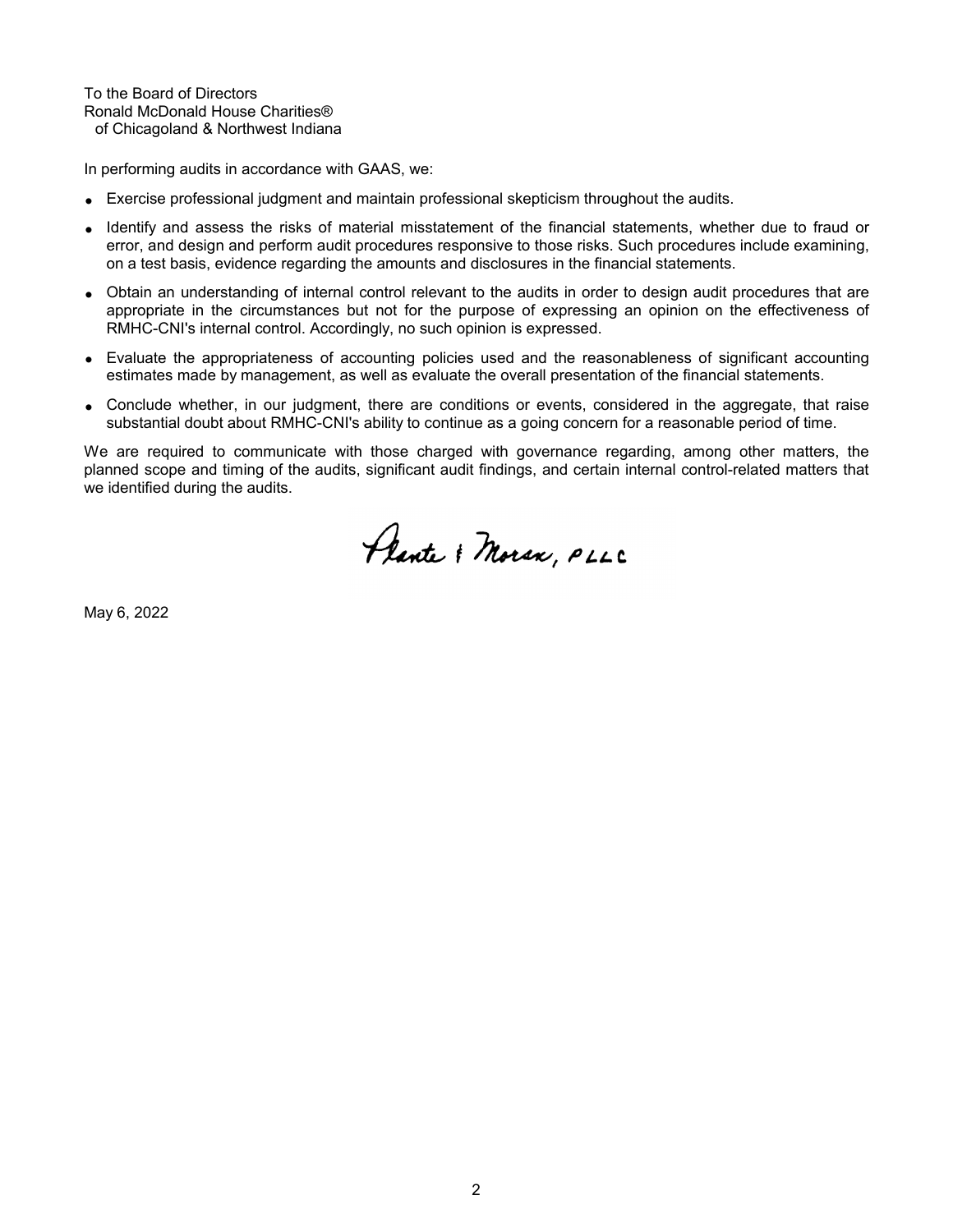## Statement of Financial Position

## **December 31, 2021 and 2020** 2021 2020 **Assets Current Assets** Cash \$ 5,382,159 \$ 2,778,884 Investments 7,382,785 7,149,453 Receivables - Net: Contributions receivable 1,311,363 1,452,263 Other accounts receivable 1,171,947 182,714 Prepaid expenses and other current assets 338,746 307,571 Total current assets 15,587,000 11,870,885 **Investments** 2,833,397 2,491,107 **Receivables - Net of Allowances** - Net Contributions receivable 1,822,002 403,071 Other accounts receivable 24,173 107,693 **Other Assets** 200,187 188,965 **Property and Equipment** - Net 51,405,577 53,074,025 Total noncurrent assets 56,285,336 56,264,861 Total assets **\$ 71,872,336 \$ 68,135,746 Liabilities and Net Assets Current Liabilities** Accounts payable and accrued expenses  $\frac{1}{2}$  1,103,347 \$ 886,979 Deferred revenue 74,564 113,053 Current portion of long-term debt  $\sim$  250,000 Other liabilities 88,638 88,638 Total current liabilities 1,270,800 1,338,670 **Other Liabilities** 27,185 Total liabilities 1,278,442 1,365,855 **Net Assets** Without donor restrictions 64,611,165 63,815,327<br>With donor restrictions 5,982,729 2,954.564 With donor restrictions 6,982,729 2,954,564 Total net assets 70,593,894 66,769,891 Total liabilities and net assets **\$ 71,872,336 \$ 68,135,746**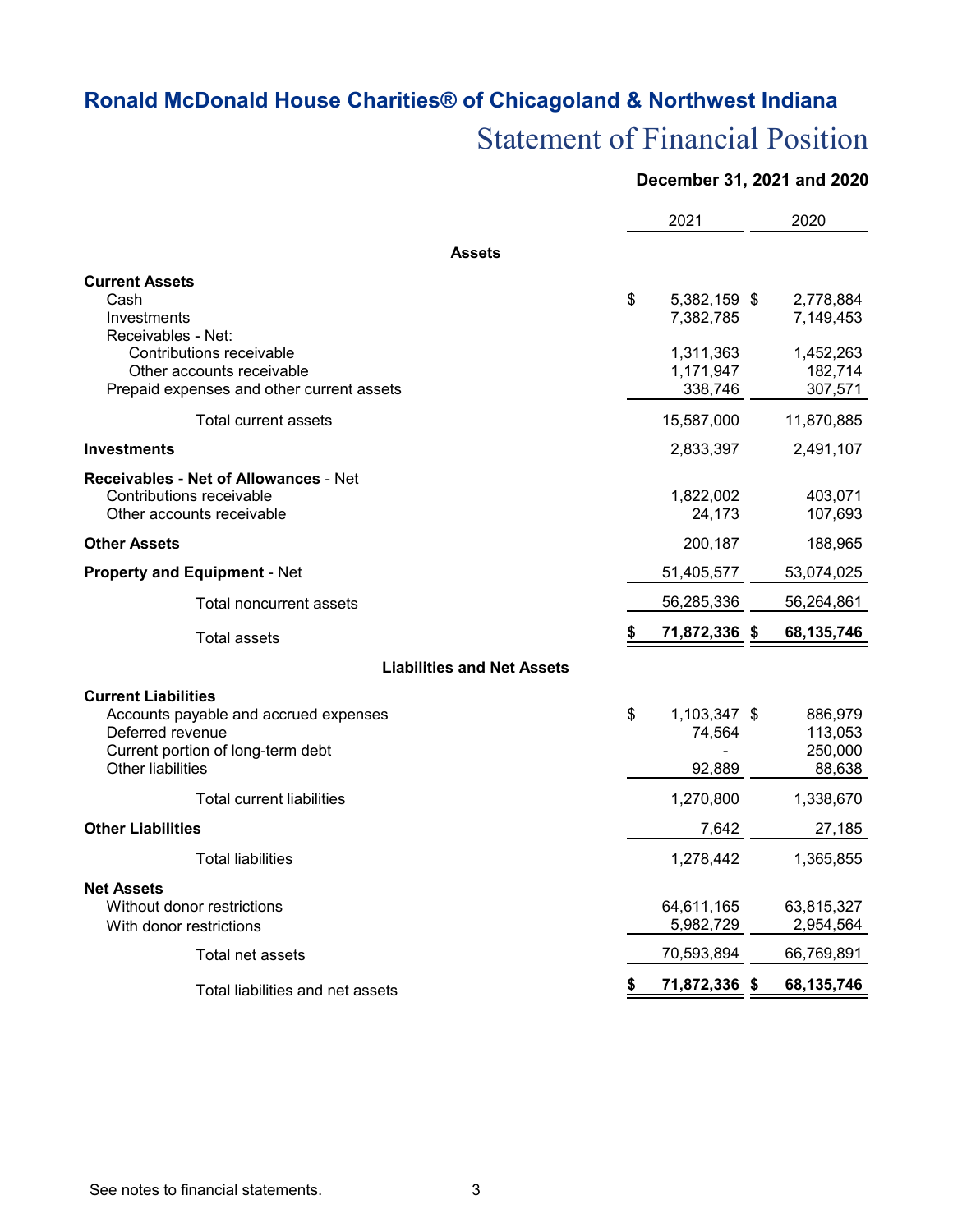# Statement of Activities and Changes in Net Assets

### **Years Ended December 31, 2021 and 2020**

|                                                                                                                                                          |                                                    | 2021                    |                                                   |                                                | 2020                                |                                                |  |  |  |  |  |
|----------------------------------------------------------------------------------------------------------------------------------------------------------|----------------------------------------------------|-------------------------|---------------------------------------------------|------------------------------------------------|-------------------------------------|------------------------------------------------|--|--|--|--|--|
|                                                                                                                                                          | <b>Without Donor</b><br>Restrictions               | With Donor Restrictions | Total                                             | <b>Without Donor</b><br>Restrictions           | With Donor Restrictions             | Total                                          |  |  |  |  |  |
| <b>Revenue and Other Support</b><br>Contributions<br>In-kind contributions<br><b>Employee Retention Credit revenue</b>                                   | \$<br>2.346.328 \$<br>1,648,099<br>1,313,061       | 4,733,804 \$<br>523,193 | 7,080,132 \$<br>2,171,292<br>1,313,061            | 2.953.729 \$<br>1,512,040                      | 1,195,003 \$<br>323,674             | 4,148,732<br>1,835,714                         |  |  |  |  |  |
| Fundraising revenue:<br><b>Fundraising events</b><br><b>Mission Partner fundraising</b><br>Direct fundraising costs<br>Mission Partner fundraising costs | 3,340,683<br>1,275,009<br>(2,357,319)<br>(82, 032) |                         | 3,340,683<br>1,275,009<br>(2,357,319)<br>(82,032) | 3,085,296<br>853,537<br>(1,525,181)<br>(7,690) |                                     | 3,085,296<br>853,537<br>(1,525,181)<br>(7,690) |  |  |  |  |  |
| Total fundraising revenue                                                                                                                                | 2,176,341                                          |                         | 2,176,341                                         | 2,405,962                                      |                                     | 2,405,962                                      |  |  |  |  |  |
| Other income<br>Net assets released from restrictions                                                                                                    | 952,613<br>2,383,658                               | (2,383,658)             | 952,613                                           | 981,909<br>1,774,302                           | (1,774,302)                         | 981,909                                        |  |  |  |  |  |
| Total revenue, other support, and net assets<br>released from restrictions                                                                               | 10.820.100                                         | 2,873,339               | 13.693.439                                        | 9.627.942                                      | (255, 625)                          | 9.372.317                                      |  |  |  |  |  |
| <b>Expenses</b><br>Program services:<br>House operations<br>Grants and scholarships<br>Total program services                                            | 8,063,663<br>160,677<br>8,224,340                  |                         | 8,063,663<br>160,677<br>8,224,340                 | 7,928,816<br>198.060<br>8,126,876              |                                     | 7,928,816<br>198,060<br>8,126,876              |  |  |  |  |  |
| Support services:<br>Fundraising<br>Management and general                                                                                               | 856,929<br>2,208,953                               |                         | 856,929<br>2,208,953                              | 1,443,803<br>2,119,722                         |                                     | 1,443,803<br>2,119,722                         |  |  |  |  |  |
| Total support services                                                                                                                                   | 3,065,882                                          |                         | 3,065,882                                         | 3,563,525                                      |                                     | 3,563,525                                      |  |  |  |  |  |
| Total expenses                                                                                                                                           | 11,290,222                                         |                         | 11,290,222                                        | 11,690,401                                     |                                     | 11,690,401                                     |  |  |  |  |  |
| (Decrease) Increase in Net Assets - Before nonoperating activities                                                                                       | (470, 122)                                         | 2,873,339               | 2,403,217                                         | (2,062,459)                                    | (255, 625)                          | (2,318,084)                                    |  |  |  |  |  |
| <b>Nonoperating Activities</b><br>Insurance proceeds<br>Gain on investments - Net<br>Paycheck Protection Program Ioan forgiveness (Note 5)               | 440,239<br>825,721                                 | 154,826<br>$\sim$       | 595,065<br>825,721                                | 271,097<br>511,122<br>758,878                  | 193,752<br>$\overline{\phantom{a}}$ | 271,097<br>704,874<br>758,878                  |  |  |  |  |  |
| Total nonoperating activities                                                                                                                            | 1,265,960                                          | 154,826                 | 1,420,786                                         | 1,541,097                                      | 193,752                             | 1,734,849                                      |  |  |  |  |  |
| Increase (Decrease) in Net Assets                                                                                                                        | 795,838                                            | 3,028,165               | 3,824,003                                         | (521, 362)                                     | (61, 873)                           | (583, 235)                                     |  |  |  |  |  |
| Net Assets - Beginning of year                                                                                                                           | 63,815,327                                         | 2,954,564               | 66,769,891                                        | 64,336,689                                     | 3,016,437                           | 67,353,126                                     |  |  |  |  |  |
| Net Assets - End of year                                                                                                                                 | 64,611,165 \$<br>\$                                | 5,982,729 \$            | 70,593,894 \$                                     | 63,815,327 \$                                  | 2,954,564 \$                        | 66,769,891                                     |  |  |  |  |  |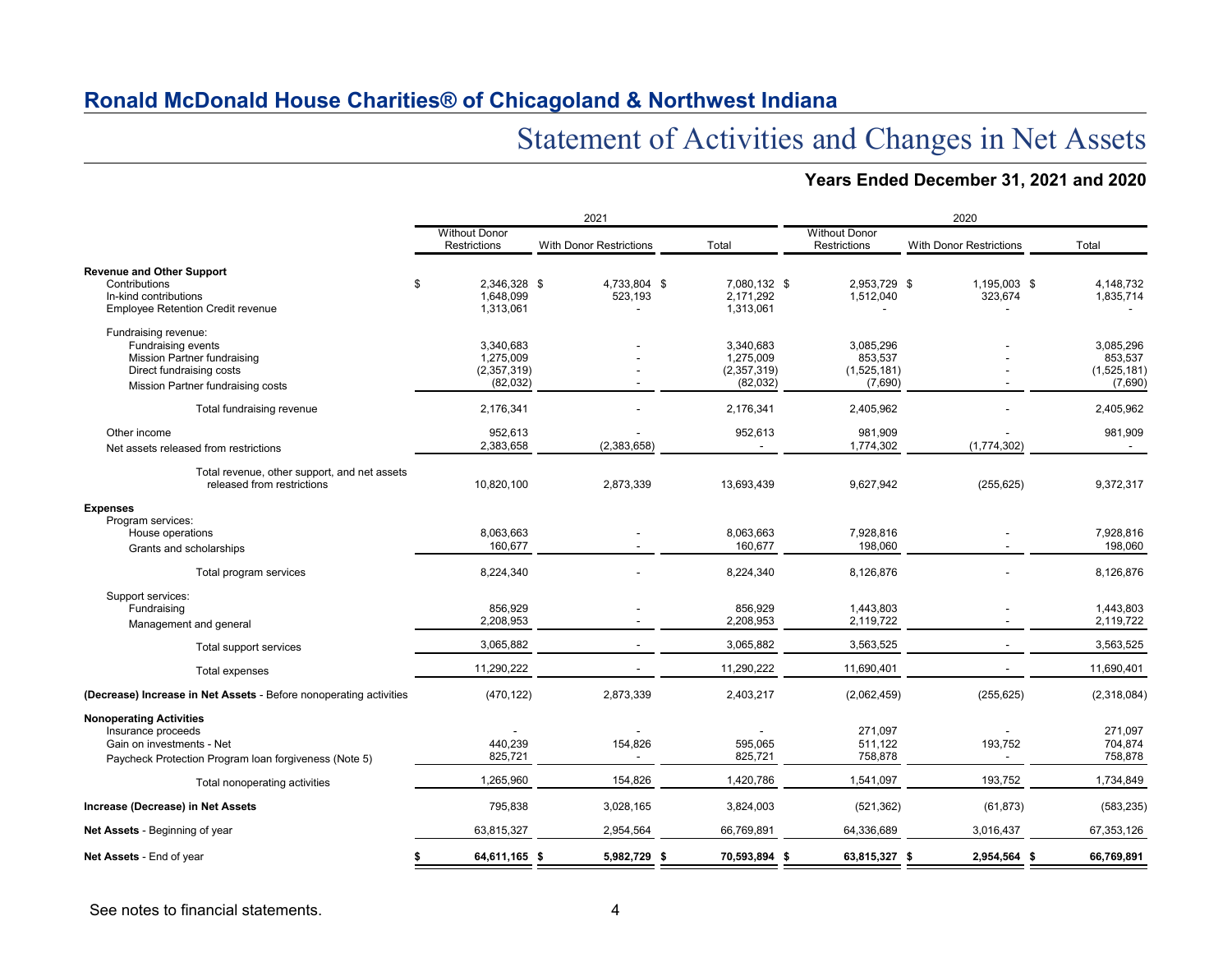# Statement of Functional Expenses

## **Year Ended December 31, 2021**

|                                 |                     |         | Program Services           |                                  |             | <b>Support Services</b>   |                      |                                  |                         |
|---------------------------------|---------------------|---------|----------------------------|----------------------------------|-------------|---------------------------|----------------------|----------------------------------|-------------------------|
|                                 |                     |         |                            |                                  |             |                           | <b>Direct</b>        |                                  |                         |
|                                 | House<br>Operations |         | Grants and<br>Scholarships | <b>Total Program</b><br>Services | Fundraising | Management<br>and General | Fundraising<br>Costs | <b>Total Support</b><br>Services | Total                   |
| Salaries                        | 2,265,775 \$        |         | 8,237                      | \$<br>2,274,012 \$               | 613,985 \$  | 1,254,272 \$              |                      | 1,868,257 \$                     | 4,142,269               |
| Payroll taxes and other related |                     |         |                            |                                  |             |                           |                      |                                  |                         |
| expenses                        |                     | 387,895 | 974                        | 388,869                          | 95,644      | 200,800                   |                      | 296,444                          | 685,313                 |
| Personnel expenses              |                     | 42,930  |                            | 42,930                           | 6,190       | 78,025                    |                      | 84,215                           | 127,145                 |
| Occupancy                       | 1,985,813           |         |                            | 1,985,813                        | 1,793       | 122,259                   |                      | 124,052                          | 2,109,865               |
| Travel and meetings             |                     | 4,553   |                            | 4,553                            | 3,690       | 11,258                    |                      | 14,948                           | 19,501                  |
| <b>Business development</b>     |                     |         |                            |                                  | 14,377      |                           |                      | 14,377                           | 14,377                  |
| Grants                          |                     |         | 150,417                    | 150,417                          |             |                           |                      |                                  | 150,417                 |
| Professional fees               |                     | 96,339  |                            | 96,339                           | 14,063      | 328,997                   |                      | 343,060                          | 439,399                 |
| Hardware, software, and         |                     |         |                            |                                  |             |                           |                      |                                  |                         |
| equipment                       |                     | 58,101  |                            | 58,101                           | 69,158      | 81,849                    |                      | 151,007                          | 209,108                 |
| Marketing expenses              |                     | 842     |                            | 842                              | 1,558       | 66,656                    |                      | 68,214                           | 69,056                  |
| General and administrative      |                     |         |                            |                                  |             |                           |                      |                                  |                         |
| expenses                        |                     | 167,397 |                            | 167,397                          | 1,307       | 36,734                    |                      | 38,041                           | 205,438                 |
| <b>Fundraising expenses</b>     |                     |         |                            |                                  | 35,092      |                           |                      | 35,092                           | 35,092                  |
| Interest expenses               |                     | 2,036   |                            | 2,036                            |             |                           |                      |                                  | 2,036                   |
| Program supplies                |                     | 421,426 | 1,049                      | 422,475                          |             |                           |                      |                                  | 422,475                 |
| Depreciation                    | 2,630,556           |         |                            | 2,630,556                        | 72          | 28,103                    |                      | 28,175                           | 2,658,731               |
| Direct fundraising costs        |                     |         |                            |                                  |             |                           | 2,357,319            | 2,357,319                        | 2,357,319               |
| Total operating                 |                     |         |                            |                                  |             |                           |                      |                                  |                         |
| expenses                        | 8,063,663           |         | 160,677                    | 8,224,340                        | 856,929     | 2,208,953                 | 2,357,319            | 5,423,201                        | 13,647,541              |
| Remittances to RMHC Inc.        |                     |         |                            |                                  |             |                           | 82,032               | 82,032                           | 82,032                  |
| <b>Total functional</b>         |                     |         |                            |                                  |             |                           |                      |                                  |                         |
| expenses                        | 8,063,663 \$        |         | 160,677                    | \$<br>8,224,340 \$               | 856,929 \$  | 2,208,953                 | \$<br>2,439,351 \$   |                                  | 5,505,233 \$ 13,729,573 |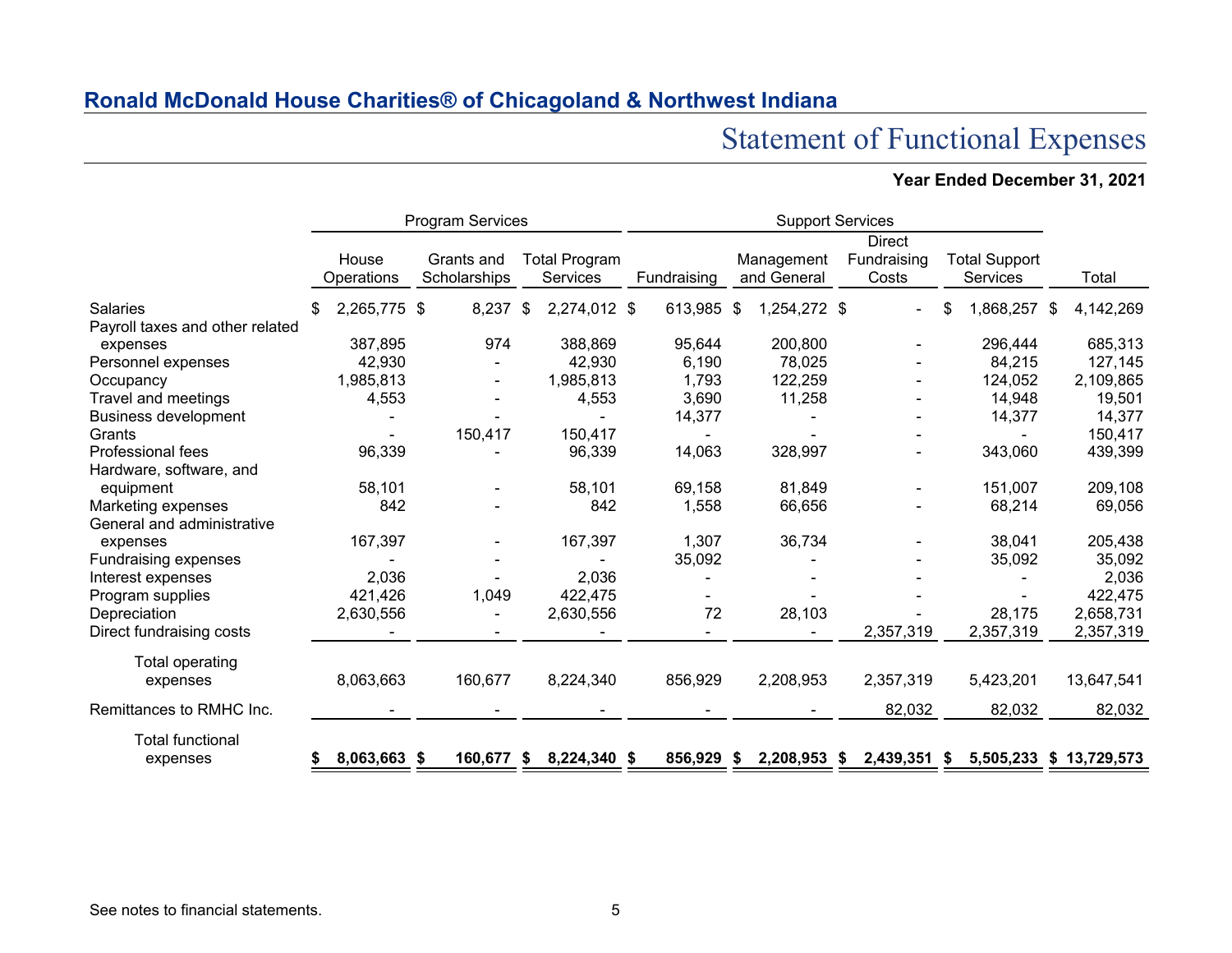# Statement of Functional Expenses

## **Year Ended December 31, 2020**

|                                 |                     | Program Services           |      |                                  |              | <b>Support Services</b>   |                      |                                  |                         |
|---------------------------------|---------------------|----------------------------|------|----------------------------------|--------------|---------------------------|----------------------|----------------------------------|-------------------------|
|                                 |                     |                            |      |                                  |              |                           | Direct               |                                  |                         |
|                                 | House<br>Operations | Grants and<br>Scholarships |      | <b>Total Program</b><br>Services | Fundraising  | Management<br>and General | Fundraising<br>Costs | <b>Total Support</b><br>Services | Total                   |
| Salaries                        | \$<br>2,392,326 \$  | $9,252$ \$                 |      | 2,401,578 \$                     | 698,697 \$   | 1,272,699 \$              |                      | \$<br>1,971,396 \$               | 4,372,974               |
| Payroll taxes and other related |                     |                            |      |                                  |              |                           |                      |                                  |                         |
| expenses                        | 374,571             | 1,113                      |      | 375,684                          | 117,000      | 181,129                   |                      | 298,129                          | 673,813                 |
| Personnel expenses              | 30,620              |                            |      | 30,620                           | 8,316        | 58,035                    |                      | 66,351                           | 96,971                  |
| Occupancy                       | 1,724,955           |                            |      | 1,724,955                        | 2,046        | 126,622                   |                      | 128,668                          | 1,853,623               |
| <b>Travel and meetings</b>      | 7,416               |                            |      | 7,416                            | 3,007        | 10,197                    |                      | 13,204                           | 20,620                  |
| <b>Business development</b>     |                     |                            |      |                                  | 7,738        |                           |                      | 7,738                            | 7,738                   |
| Grants                          |                     | 165,849                    |      | 165,849                          |              |                           |                      |                                  | 165,849                 |
| Professional fees               | 119,150             |                            |      | 119,150                          |              |                           |                      |                                  | 119,150                 |
| Hardware, software, and         |                     |                            |      |                                  |              |                           |                      |                                  |                         |
| equipment                       | 73,887              |                            |      | 73,887                           | 65,308       | 234,384                   |                      | 299,692                          | 373,579                 |
| Marketing expenses              | 2,426               |                            |      | 2,426                            | 48,143       | 56,881                    |                      | 105,024                          | 107,450                 |
| General and administrative      |                     |                            |      |                                  |              |                           |                      |                                  |                         |
| expenses                        | 152,691             |                            |      | 152,691                          | 3,203        | 91,276                    |                      | 94,479                           | 247,170                 |
| Fundraising expenses            |                     |                            |      |                                  | 378          | 47,707                    |                      | 48,085                           | 48,085                  |
| Interest expenses               | 16,823              |                            |      | 16,823                           | 489,895      |                           |                      | 489,895                          | 506,718                 |
| Program supplies                | 444,622             | 21,846                     |      | 466,468                          |              |                           |                      |                                  | 466,468                 |
| Depreciation                    | 2,589,329           |                            |      | 2,589,329                        | 72           | 40,792                    |                      | 40,864                           | 2,630,193               |
| Direct fundraising costs        |                     |                            |      |                                  |              |                           | 1,525,181            | 1,525,181                        | 1,525,181               |
| <b>Total operating</b>          |                     |                            |      |                                  |              |                           |                      |                                  |                         |
| expenses                        | 7,928,816           | 198,060                    |      | 8,126,876                        | 1,443,803    | 2,119,722                 | 1,525,181            | 5,088,706                        | 13,215,582              |
| Remittances to RMHC Inc.        |                     |                            |      |                                  |              |                           | 7,690                | 7,690                            | 7,690                   |
| <b>Total functional</b>         |                     |                            |      |                                  |              |                           |                      |                                  |                         |
| expenses                        | 7,928,816 \$        | 198,060                    | - \$ | 8,126,876 \$                     | 1,443,803 \$ | 2,119,722 \$              | 1,532,871 \$         |                                  | 5,096,396 \$ 13,223,272 |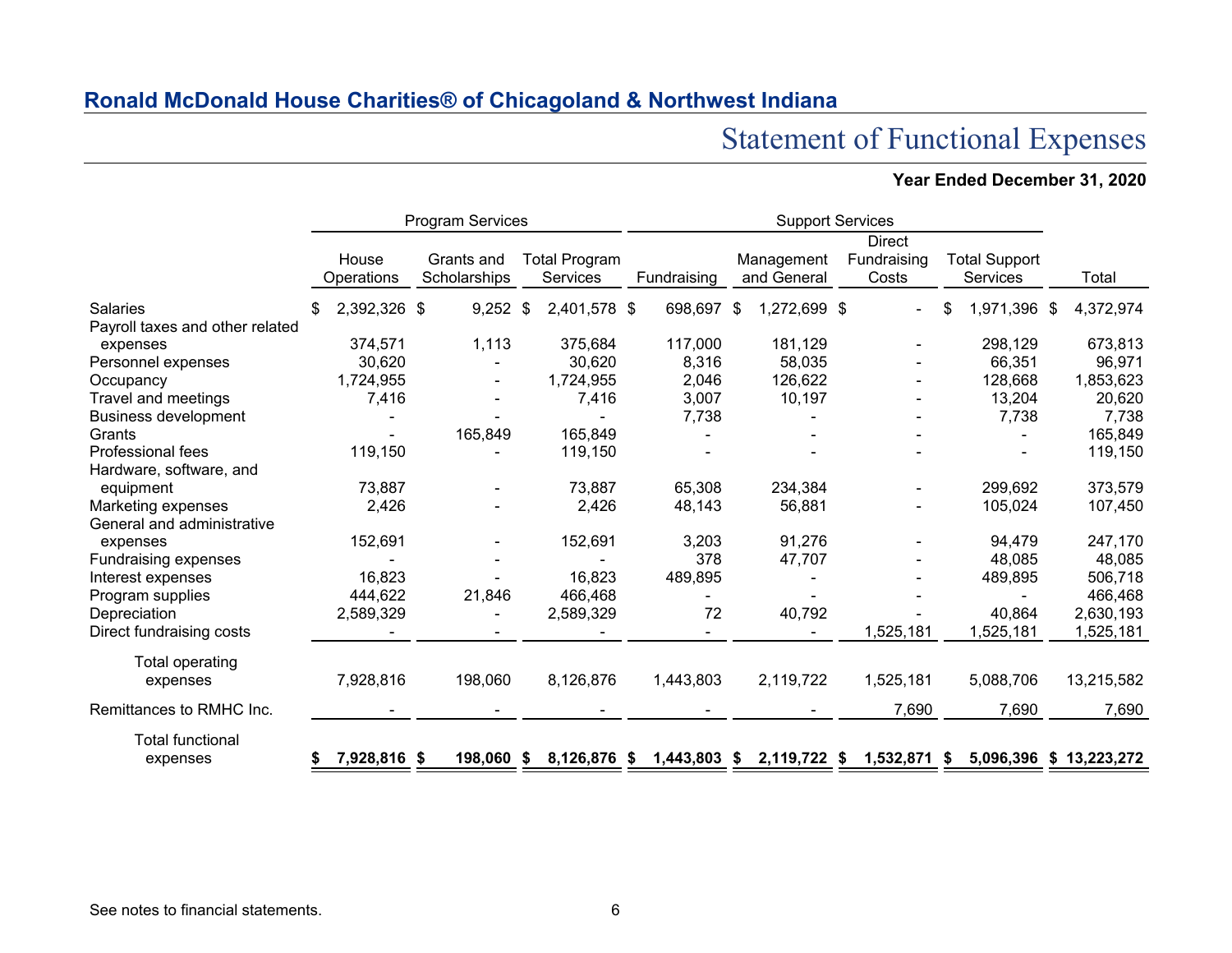# Statement of Cash Flows

## **Years Ended December 31, 2021 and 2020**

|                                                                        | 2021                | 2020               |
|------------------------------------------------------------------------|---------------------|--------------------|
| <b>Cash Flows from Operating Activities</b>                            |                     |                    |
| Increase (decrease) in net assets                                      | \$<br>3,824,003 \$  | (583, 235)         |
| Adjustments to reconcile increase (decrease) in net assets to net cash |                     |                    |
| from operating activities:                                             |                     |                    |
| Depreciation<br>Bad debt expense                                       | 2,658,731<br>12,979 | 2,630,193<br>8,305 |
| In-kind contributions of property and equipment                        | (323, 163)          | (16, 298)          |
| Net realized and unrealized gain on investments                        | (431, 656)          | (730, 217)         |
| Amortization of discount on pledges                                    | 88,001              | (51,980)           |
| Loss on disposal of property and equipment                             |                     | 16,676             |
| Contributions of investments                                           | (1, 106, 673)       | (103, 138)         |
| Gain on insurance proceeds received for damaged property and           |                     |                    |
| equipment                                                              |                     | (271, 097)         |
| Forgiveness of Paycheck Protection Program Ioan                        | (825, 721)          | (758, 878)         |
| Changes in operating assets and liabilities that (used) provided cash: |                     |                    |
| Receivables                                                            | (1, 178, 051)       | 82,163             |
| Prepaid expenses and other assets                                      | (42, 397)           | 26,939             |
| Accounts payable and accrued expenses                                  | 96,950              | (1, 239, 836)      |
| Deferred revenue and other liabilities                                 | (85, 015)           | (5,708)            |
| Net cash provided by (used in) operating activities                    | 2,687,988           | (996, 111)         |
| <b>Cash Flows from Investing Activities</b>                            |                     |                    |
| Insurance proceeds received for damaged property and equipment         |                     | 271,097            |
| Purchase of property and equipment                                     | (516, 468)          | (378, 871)         |
| Purchases of investments                                               | (6, 258, 238)       | (2,409,358)        |
| Proceeds from sales and maturities of investments                      | 6,114,272           | 1,375,196          |
| Net cash used in investing activities                                  | (660, 434)          | (1, 141, 936)      |
| <b>Cash Flows from Financing Activities</b>                            |                     |                    |
| Payments on debt                                                       | (250,000)           | (750,000)          |
| Proceeds from Paycheck Protection Program Ioan                         | 825,721             | 758,878            |
| Net cash provided by financing activities                              | 575,721             | 8,878              |
| Net Increase (Decrease) in Cash                                        | 2,603,275           | (2, 129, 169)      |
| <b>Cash</b> - Beginning of year                                        | 2,778,884           | 4,908,053          |
| Cash - End of year                                                     | \$<br>5,382,159 \$  | 2,778,884          |
| <b>Supplemental Cash Flow Information</b>                              |                     |                    |
| Cash paid for interest                                                 | \$<br>$2,036$ \$    | 16,823             |
| Property and equipment purchases included in accounts payable and      |                     |                    |
| accrued expenses                                                       | 150,652             |                    |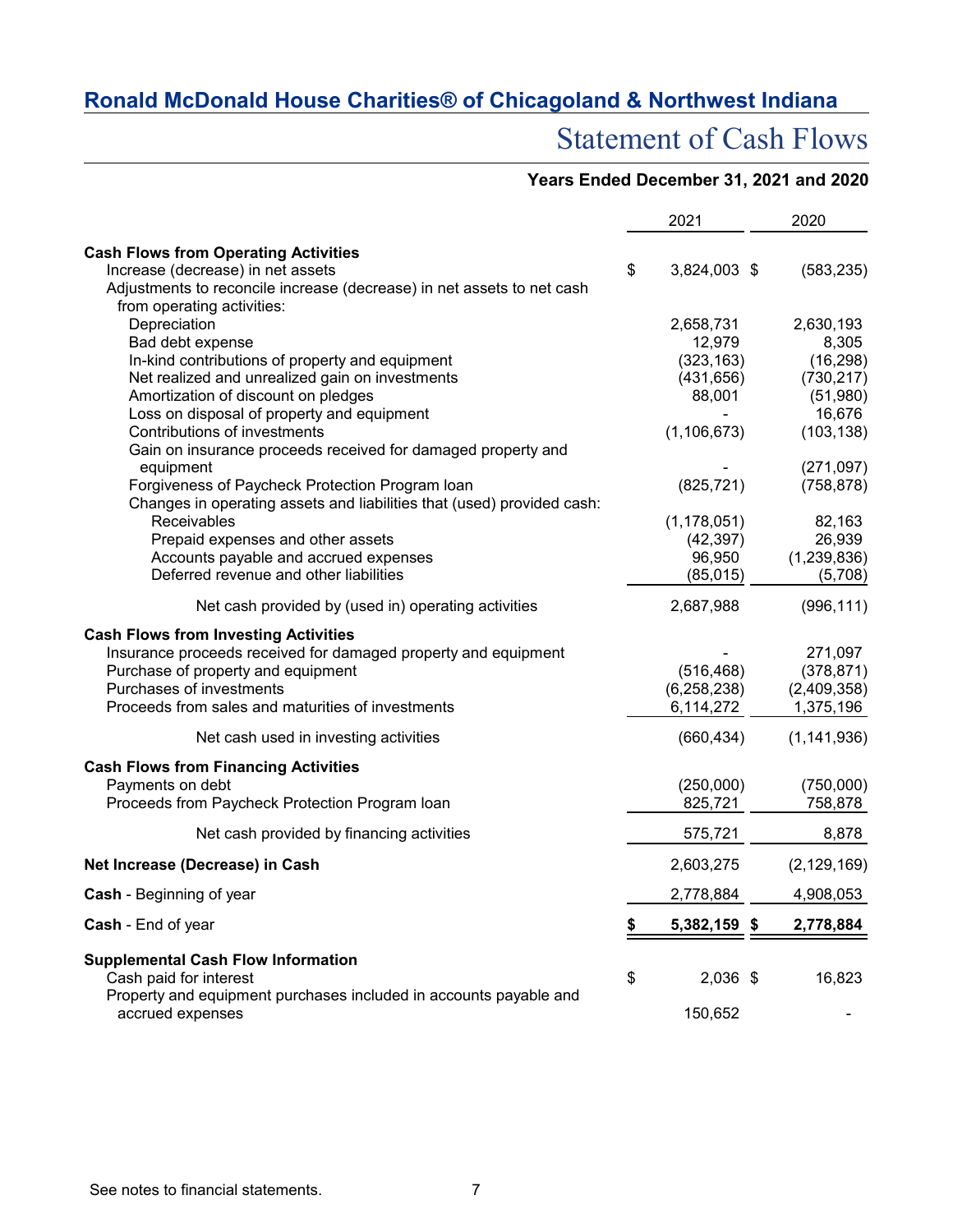## Notes to Financial Statements

#### **December 31, 2021 and 2020**

### **Note 1 - Nature of Business**

Ronald McDonald House Charities® of Chicagoland & Northwest Indiana (RMHC-CNI or the "Organization") is a not-for-profit corporation. The mission of RMHC-CNI is: We exist so families can get better together.

RMHC-CNI consists of five houses, including the Ronald McDonald House near Ann & Robert H. Lurie Children's Hospital of Chicago, the Ronald McDonald House near Loyola University Medical Center, the Ronald McDonald House near University of Chicago Comer Children's Hospital, the Ronald McDonald House near Advocate Children's Hospital, and the Ronald McDonald House near Northwestern Medicine Central DuPage Hospital. RMHC-CNI also operates three family rooms in Ann & Robert H. Lurie Children's Hospital of Chicago, in University of Chicago Comer Children's Hospital, and in Edward Hospital. In addition to the operation of these five houses and three Ronald McDonald family rooms, RMHC-CNI offers other types of programs, including a Ronald McDonald Care Mobile program and a scholarship. The scholarship program ended in 2020.

### **Note 2 - Significant Accounting Policies**

#### *Concentration of Credit Risk*

Financial instruments, which potentially subject RMHC-CNI to concentrations of credit risk, consist principally of cash. RMHC-CNI places its cash deposits with high-quality financial institutions in various types of bank accounts. RMHC-CNI utilizes an operating account and a high-yield savings account, which are insured up to \$3,750,000 and \$30,000,000, respectively. Management monitors cash balances regularly to reduce the concentration of credit risk.

#### *Investments*

See Note 11 for the value of investments.

Investment income, gains and losses, and any investment-related expenses are recorded as changes in net assets without donor restrictions in the statement of activities and changes in net assets unless their use is restricted by explicit donor stipulations or law.

RMHC-CNI's investments are exposed to various risks, such as interest rate, market, and credit risks. Due to these risk factors, it is reasonably possible that changes in the value of investments will occur in the near term and that such changes could materially affect the amounts reported on the statement of financial position.

#### *Property and Equipment*

Property and equipment are recorded at cost. Assets are depreciated over their estimated useful lives using the straight-line method. Costs of maintenance and repairs are charged to expense when incurred.

#### *Classification of Net Assets*

Net assets of RMHC-CNI are classified based on the presence or absence of donor-imposed restrictions.

Net assets without donor restrictions - Net assets that are not subject to donor-imposed restrictions or for which the donor-imposed restrictions have expired or been fulfilled. Net assets in this category may be expended for any purpose in performing the primary objectives of RMHC-CNI.

Net assets with donor restrictions - Net assets subject to stipulations imposed by donors and grantors. Some donor restrictions are temporary in nature; those restrictions will be met by actions of RMHC-CNI or by the passage of time. Other donor restrictions are perpetual in nature, where the donor has stipulated the funds be maintained in perpetuity.

Earnings, gains, and losses on donor-restricted net assets are classified as net assets without donor restrictions unless specifically restricted by the donor or by applicable state law.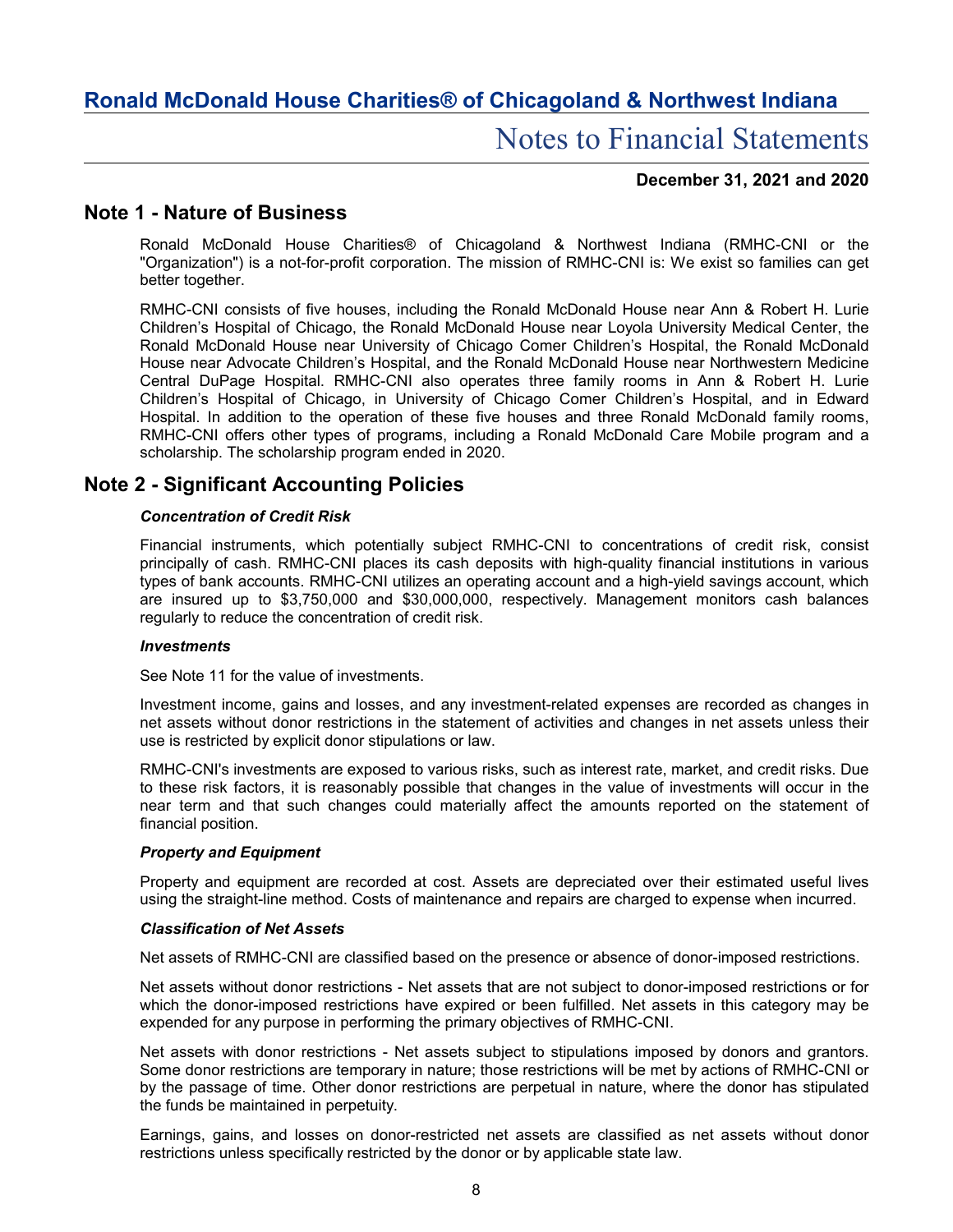## Notes to Financial Statements

**December 31, 2021 and 2020**

## **Note 2 - Significant Accounting Policies (Continued)**

#### *Contributions*

Unconditional promises to give cash and other assets to RMHC-CNI are reported at fair value on the date the promise is received. Conditional promises to give and indications of intentions to give are reported at fair value on the date the gift becomes unconditional or is received. The gifts are reported as contributions with donor restrictions if they are received with donor stipulations that limit the use of the donated assets. When a donor restriction expires, that is, when a stipulated time restriction ends or the purpose restriction is accomplished, net assets with donor restrictions are reclassified to net assets without donor restrictions and reported in the statement of activities and changes in net assets as net assets released from restrictions.

RMHC-CNI reports gifts of property and equipment as contributions without donor restrictions unless explicit donor stipulations specify how the donated assets must be used. Gifts of cash or other assets that must be used to acquire long-lived assets are reported as restricted support. Absent explicit donor stipulations about how long those long-lived assets must be maintained, RMHC-CNI reports the expiration of donor restrictions when the assets are placed in service.

Contributions receivable that are expected to be collected within one year are recorded at net realizable value. Unconditional promises to give that are expected to be collected in future years are recorded at the present value of their estimated future cash flows. The discounts on those amounts are computed using risk-free interest rates applicable to the years in which the promises are received. Amortization of the discounts is included in contribution revenue. An allowance for uncollectible contributions is provided when evidence indicates amounts promised by donors may not be collectible.

#### *Donated Services*

RMHC-CNI receives donations of various services. In accordance with generally accepted accounting standards, these services are recorded in the statement of activities and changes in net assets when they meet certain criteria.

A substantial number of volunteers have donated significant amounts of their time in RMHC-CNI's programs and services. These volunteer services are not recordable under accounting principles generally accepted in the United States of America. The value of the volunteer services is not disclosed, as no objective basis is available to measure the value of such services.

#### *In-kind Contributions*

Donated items, including property and equipment, received by RMHC-CNI are reflected in the financial statements at their estimated fair values.

#### *Employee Retention Credit Revenue*

Revenue received under the Employee Retention Credit is considered a nonexchange transaction and is recognized as the conditions of the grant have been met specific to stimulus pandemic relief. Grants receivable that are expected to be collected within one year are recorded at net realizable value.

#### *Mission Partner Fundraising Revenue*

Mission Partner fundraising revenue includes donation box collections, customer purchase round-up (to the nearest dollar), and national and local restaurant fundraisers. These proceeds are recorded as contributions without donor restrictions.

#### *Rental Revenue*

Rental revenue is recognized on a straight-line basis over the life of the lease and is included in other income on the statement of activities and changes in net assets. Recoveries from tenants are recognized as revenue in the period during which the associated costs are incurred. Tenant recovery income includes reimbursements for property taxes, insurance, and other property expenses.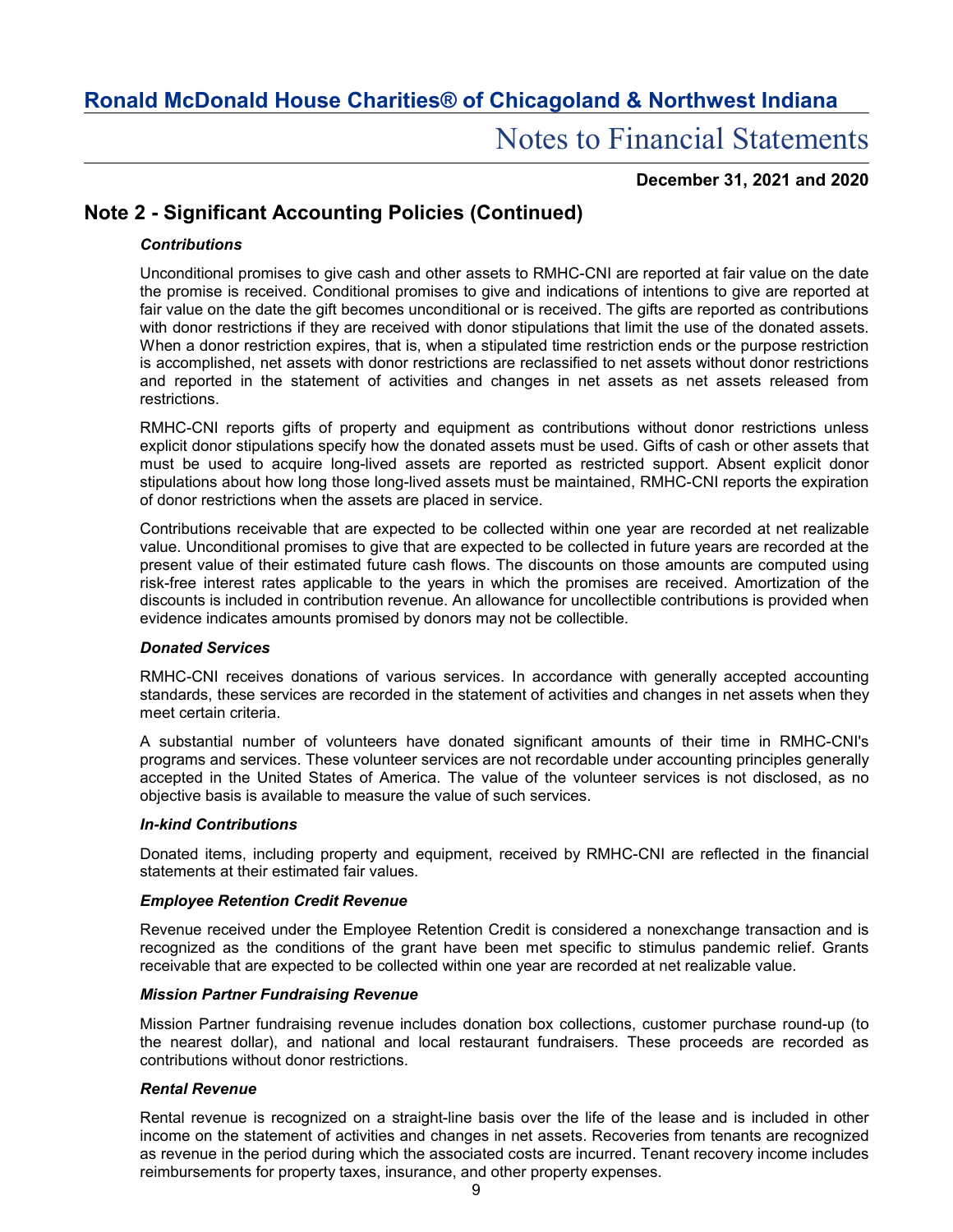## Notes to Financial Statements

**December 31, 2021 and 2020**

### **Note 2 - Significant Accounting Policies (Continued)**

#### *Functional Allocation of Expenses*

Costs of providing the program and support services have been reported on a functional basis in the statements of activities and changes in net assets and functional expenses. Costs are charged to program services and support services on an actual basis when available. In addition, costs may be allocated between the program and support functions based on various allocation methods and estimates. Allocations for salaries, payroll taxes, and other related expenses are based on estimates of time and effort of personnel involved in each function. Although the methods of allocation used are considered appropriate, other methods could be used that would produce different amounts.

#### *Income Taxes*

RMHC-CNI is a not-for-profit corporation and is exempt from tax under the provisions of Internal Revenue Code Section 501(c)(3).

#### *Use of Estimates*

The preparation of financial statements in conformity with generally accepted accounting principles requires management to make estimates and assumptions that affect the reported amounts of assets and liabilities and disclosure of contingent assets and liabilities at the date of the financial statements and the reported amounts of revenue and expenses during the reporting period. Actual results could differ from those estimates.

#### *Risks and Uncertainties*

On March 11, 2020, the World Health Organization declared the outbreak of a respiratory disease caused by a new coronavirus a pandemic. First identified in late 2019 and now known as COVID-19, the outbreak has impacted millions of individuals worldwide. In response, many countries have implemented measures to combat the outbreak that have impacted global business operations.

RMHC-CNI services, workforce, and fundraising strategies were impacted by the pandemic during 2021 and 2020. During 2021, RMHC-CNI continued to serve families in need with restrictions and occupancy adjustments to reduce risk. Volunteer services were significantly scaled back during the first half of 2021 and reinstated during the second half of 2021. The return of the volunteer workforce continues to be slow and has not yet returned to pre-pandemic levels. Staff workforce retention continues to be challenging, specifically with attracting and retaining staff key positions. Several indoor fundraising events were canceled, while outdoor events were executed in 2021. RMHC-CNI did receive two Paycheck Protection Program loans, which were forgiven, as disclosed in Note 5.

RMHC-CNI also took advantage of the refundable tax credit, Employee Retention Credit (ERC), offered to businesses which meet one or both of the following criteria: forced to partially or fully suspend or limit operations by a governmental order or experienced a 50 percent decline in gross receipts during any quarter in 2020 versus the same quarter in 2019. The purpose was to encourage businesses to keep employees on payroll. As the barriers were met as of December 31, 2021, RMHC-CNI recognized revenue of \$1,313,061. As of December 31, 2021, the ERC receivable amounted to \$963,500, which is included in other accounts receivable on the statement of financial position.

While the Organization's results of operations, cash flows, and financial condition were not significantly impacted, the extent of any future impact cannot be reasonably estimated at this time.

#### *Subsequent Events*

The financial statements and related disclosures include evaluation of events up through and including May 6, 2022, which is the date the financial statements were available to be issued.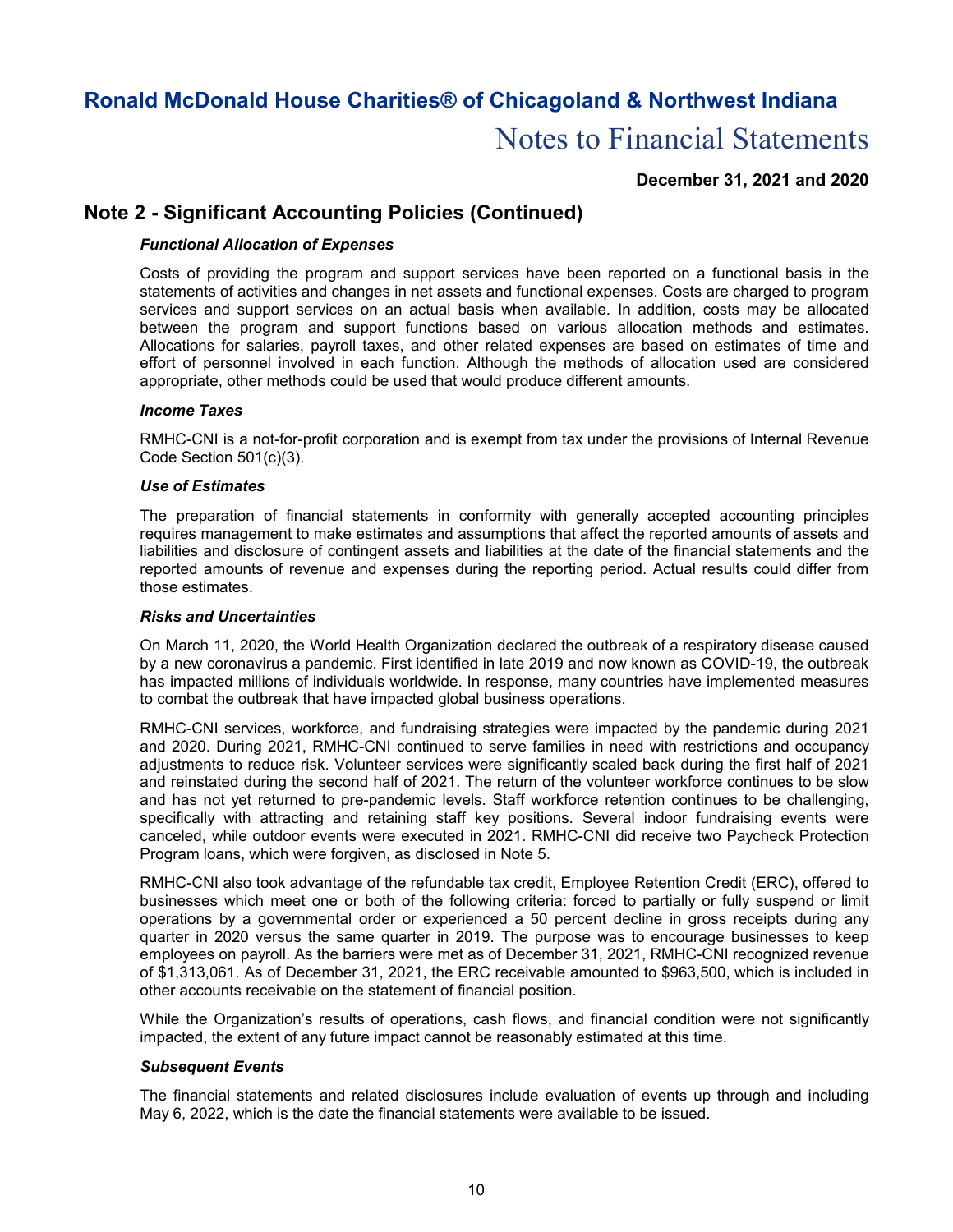## Notes to Financial Statements

**December 31, 2021 and 2020**

### **Note 2 - Significant Accounting Policies (Continued)**

#### *Upcoming Accounting Pronouncements*

In February 2016, the Financial Accounting Standards Board (FASB) issued Accounting Standards Update (ASU) No. 2016-02, *Leases (Topic 842)*, which will supersede the current lease requirements in Accounting Standards Codification (ASC) 840. The ASU requires lessees to recognize a right-of-use asset and related lease liability for all leases, with a limited exception for short-term leases. Leases will be classified as either finance or operating, with the classification affecting the pattern of expense recognition in the statement of operations. Currently, leases are classified as either capital or operating, with only capital leases recognized on the balance sheet. The reporting of lease-related expenses in the statements of activities and cash flows will be generally consistent with the current guidance. The new lease guidance will be effective for RMHC-CNI's year ending December 31, 2022 and will be applied using a modified retrospective transition method. The new lease standard is expected to have an effect on RMHC-CNI's financial statements as a result of the leases for office facilities and land classified as operating leases. The effects on the changes in net assets are not expected to be significant, as recognition and measurement of expenses and cash flows for leases will be substantially the same under the new standard.

The ASU did not significantly change the accounting requirements for lessors, and, accordingly, application of the new lease standard is not expected to have a significant effect on RMHC-CNI's financial statements related to the recording and recognition of rental income.

In March 2020, the FASB issued ASU No. 2020-04, *Reference Rate Reform (Topic 848): Facilitation of the Effects of Reference Rate Reform on Financial Reporting*, which addresses the accounting consequences that could result from the global markets' anticipated transition away from the use of the London Interbank Offered Rate (LIBOR). The ASU provides optional expedients and exceptions to contracts, hedging relationships, and other transactions impacted by reference rate reform. The provisions of the ASU are effective upon issuance (March 2020) and generally can be applied through December 31, 2022. The interest rate on the revolving note disclosed in Note 5 was updated by the bank during the July 2021 renewal.

In September 2020, the FASB issued ASU No. 2020-07, *Not-for-Profit Entities (Topic 958): Presentation and Disclosures by Not-for-Profit Entities for Contributed Nonfinancial Assets*. The ASU provides for additional disclosures to support clearer financial information about important noncash contributions that charities and other not-for-profit organizations receive, known as gifts in kind (GIKs). Contributed nonfinancial assets will be reported by category within the financial statements, and there will be additional disclosures included for each category, including whether the nonfinancial assets were monetized or used during the reporting period, the policy for monetizing nonfinancial contributions, and a description of the fair value techniques used to arrive at a fair value measurement. The new guidance will be effective for RMHC-CNI's year ending December 31, 2022 and will be applied using the retrospective method.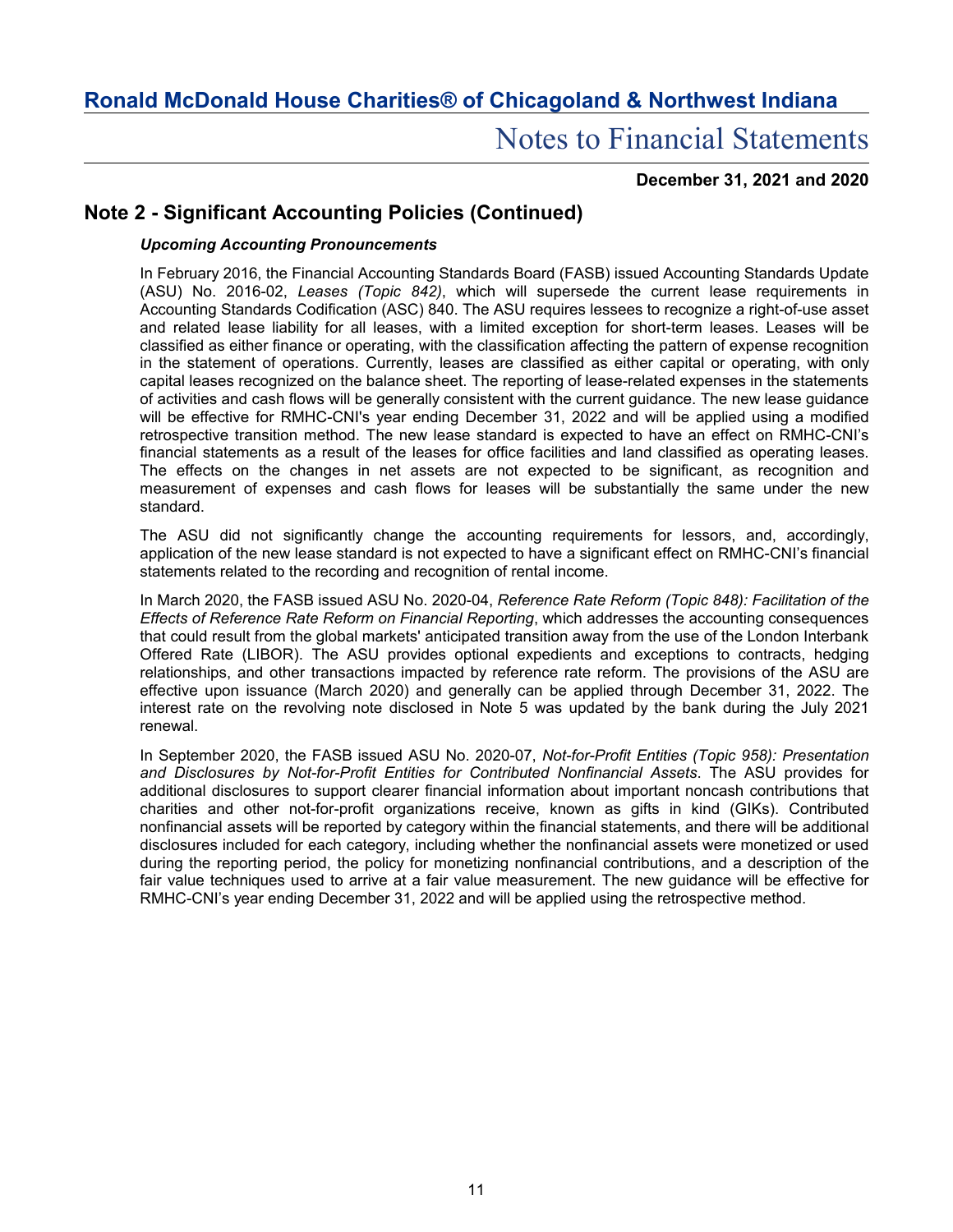## Notes to Financial Statements

#### **December 31, 2021 and 2020**

### **Note 3 - Contributions Receivable**

Included in contributions receivable are several unconditional promises to give generated from a capital campaign and various other fundraising activities. Pledge commitments extend through 2028. They are included as follows:

|                                                                                                                                                                                                             | 2021                                        | 2020                             |
|-------------------------------------------------------------------------------------------------------------------------------------------------------------------------------------------------------------|---------------------------------------------|----------------------------------|
| Gross promises to give before unamortized discount and allowance for<br>doubtful accounts<br>Less unamortized discount, using discount rates of 0.94 to 1.58 percent<br>Less allowance for doubtful pledges | \$<br>3,265,914 \$<br>(93, 614)<br>(38,935) | 1.886.904<br>(5,613)<br>(25,957) |
| Net contributions receivable                                                                                                                                                                                | 3,133,365 \$                                | 1,855,334                        |
| Amounts due in:<br>Less than one year<br>One to five years<br>More than five years                                                                                                                          | \$<br>1,350,298 \$<br>1.772.759<br>142,857  | 1,478,220<br>398.684<br>10,000   |
| Total                                                                                                                                                                                                       | 3,265,914 \$                                | 1,886,904                        |

### **Note 4 - Property and Equipment**

Property and equipment are summarized as follows:

|                                                                                                                                                                                                        | 2021                                                                                               | 2020                                                                                  | Depreciable<br>Life - Years                                 |
|--------------------------------------------------------------------------------------------------------------------------------------------------------------------------------------------------------|----------------------------------------------------------------------------------------------------|---------------------------------------------------------------------------------------|-------------------------------------------------------------|
| Land<br>Land improvements<br><b>Buildings</b><br>Machinery and equipment<br>Transportation equipment<br>Furniture, fixtures, and other equipment<br>Leasehold improvements<br>Construction in progress | \$<br>$5,540,121$ \$<br>15.575<br>64.318.443<br>578.921<br>2.911<br>7,442,582<br>71.874<br>547,751 | 5,540,121<br>15.575<br>64.318.443<br>578.921<br>2,911<br>6.997.550<br>71.874<br>2,500 | $10 - 15$<br>$7 - 40$<br>$2 - 10$<br>5<br>$3 - 5$<br>$5-20$ |
| Total cost                                                                                                                                                                                             | 78,518,178                                                                                         | 77.527.895                                                                            |                                                             |
| Accumulated depreciation and amortization                                                                                                                                                              | 27,112,601                                                                                         | 24,453,870                                                                            |                                                             |
| Net property and equipment                                                                                                                                                                             | 51,405,577 \$                                                                                      | 53.074.025                                                                            |                                                             |

Depreciation expense for 2021 and 2020 was \$2,658,731 and \$2,630,193, respectively.

Construction in progress relates to family rooms at two Ronald McDonald Houses and the Lurie 7th Floor project. Outstanding commitments under construction agreements amount to \$259,169 as of December 31, 2021. There were no commitments as of December 31, 2020.

RMHC-CNI incurred significant damage to buildings and business property during the polar vortex in early 2019. Two house locations were impacted: (1) the Ronald McDonald House near Ann & Robert H. Lurie Children's Hospital of Chicago and (2) the Ronald McDonald House near University of Chicago Children's Hospital. Insurance proceeds of \$271,097 were received in relation to the damages for the year ended December 31, 2020.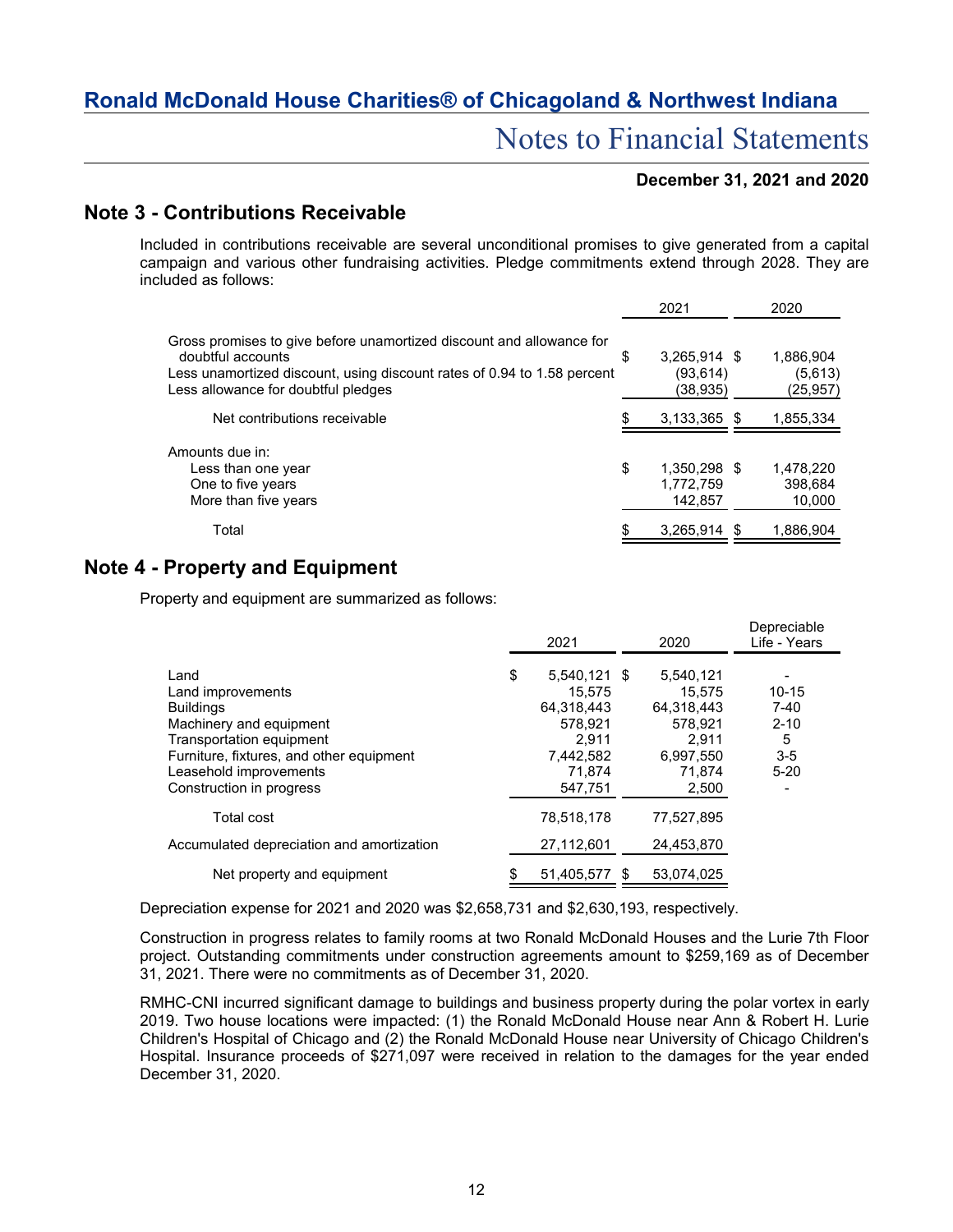## Notes to Financial Statements

#### **December 31, 2021 and 2020**

### **Note 5 - Long-term Debt**

RMHC-CNI has an available revolving note with a financial institution. RMHC-CNI can draw up to a maximum of \$1,000,000. Interest rate on the revolving note is prime minus 1 percent (an effective rate of 2.25 percent at December 31, 2021). Prior to the July 2021 renewal, the interest rate was 1.95 percent above the 90-day London Offered Interbank Rate (an effective rate of 2.17 percent at December 31, 2020). The revolving note is collateralized by substantially all the assets of RMHC-CNI. There were no amounts drawn on the revolving note as of December 31, 2021 or 2020. The note expires on July 23, 2022. RMHC-CNI plans to renew upon expiration.

RMHC-CNI has a term note for \$3,000,000 with a financial institution. Interest rate on the term loan is 1.95 percent above the 30-day LIBOR (an effective rate of 2.05 and 2.10 percent at December 31, 2021 and 2020, respectively) and is reset on the 10th day of each month. The note is collateralized by mortgage, assignment of rents, assignment of contracts, and an environmental agreement with a maturity date of December 1, 2023. The note allows for prepayment without penalty. The note was paid in full in 2021.

Interest expense for 2021 and 2020 was \$2,036 and \$16,823, respectively.

During the years ended December 31, 2021 and 2020, RMHC-CNI received loan draws under the Paycheck Protection Program (PPP) in the amounts of \$825,721 and \$758,878, respectively. The PPP loan program was created under the Coronavirus Aid, Relief, and Economic Security (CARES) Act and is administered by the Small Business Administration (SBA). Under the terms of this program, the loans may be fully or partially forgiven if the loan proceeds are spent on qualifying expenses and if staffing level and salary maintenance requirements are met.

Prior to December 31, 2021 and 2020, RMHC-CNI applied for and received notification of forgiveness of the respective year's loan draw from the SBA. As of December 31, 2021 and 2020, loan forgiveness in the amounts of \$825,721 and \$758,878, respectively, have been recorded in nonoperating activities in the accompanying statement of activities and changes in net assets.

### **Note 6 - Net Assets**

Net assets with donor restrictions as of December 31 are available for the following purposes:

|                                                                 | 2021             | 2020      |
|-----------------------------------------------------------------|------------------|-----------|
| Subject to expenditures for a specified purpose:                |                  |           |
| Lurie House                                                     | \$<br>612,668 \$ | 45,000    |
| <b>Prentice and Advocate Family Rooms</b>                       | 1,257,641        |           |
| Loyola House                                                    | 1,515            | 11,555    |
| Chef program/meals/food                                         | 92,172           | 129,712   |
| Other miscellaneous programs                                    | 64,750           | 46,559    |
| Total subject to expenditures for a specified purpose           | 2,028,746        | 232,826   |
| Subject to the passage of time - Contributions receivable:      |                  |           |
| Without donor restrictions                                      | 376,000          | 553,000   |
| With donor restrictions                                         | 2,196,616        | 790,000   |
| Total subject to the passage of time - Contributions receivable | 2,572,616        | 1,343,000 |
| Subject to appropriation and expenditures for house operations  | 185,057          | 182,428   |
| Not subject to appropriation or expenditure: (Note 7)           |                  |           |
| Ronald McDonald House operation expense endowment               | 996,250          | 996,250   |
| General support endowment                                       | 200,060          | 200,060   |
| Total not subject to appropriation or expenditure               | 1,196,310        | 1,196,310 |
| Total donor-restricted net assets                               | 5,982,729        | 2,954,564 |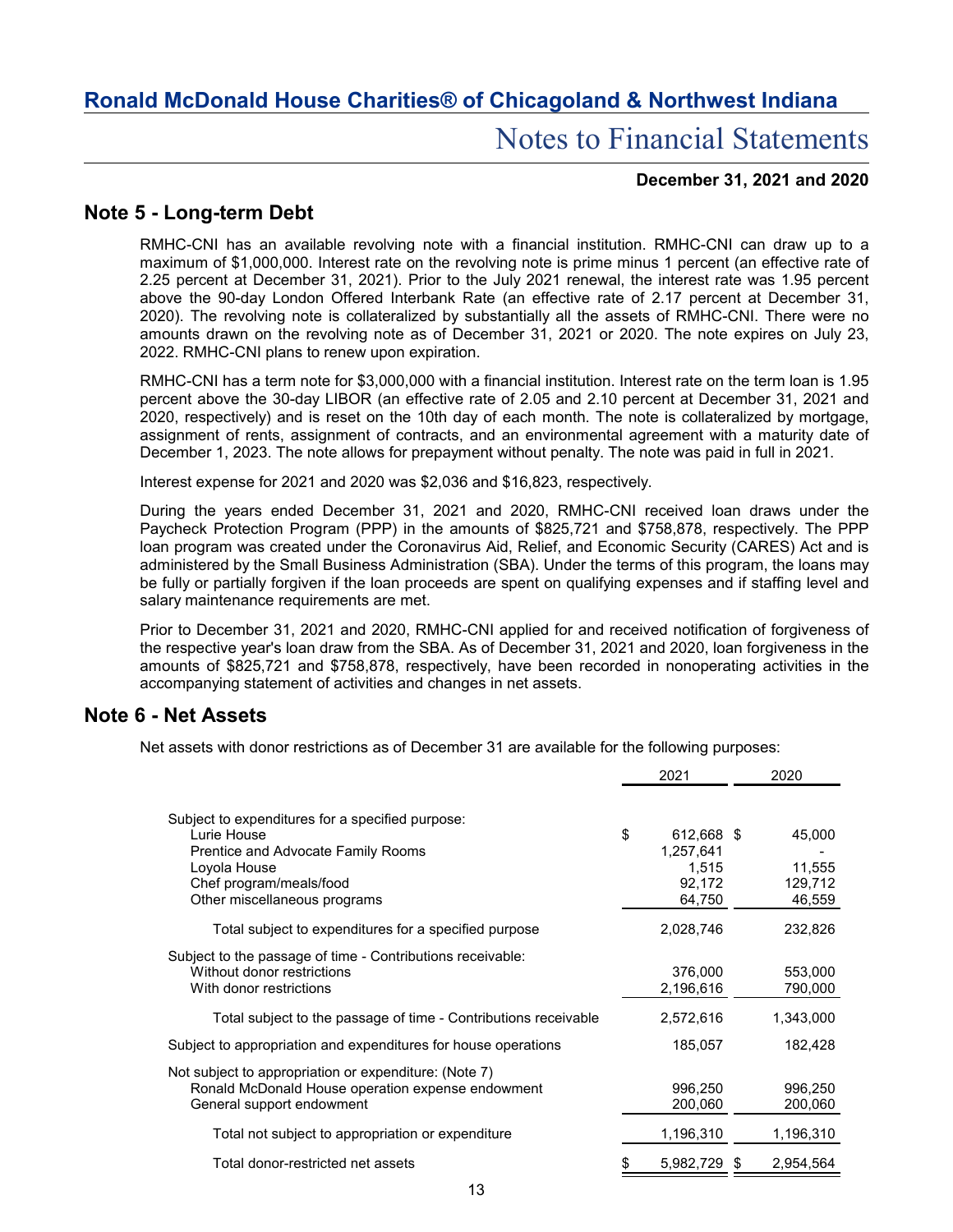## Notes to Financial Statements

**December 31, 2021 and 2020**

### **Note 7 - Donor-restricted Endowments**

RMHC-CNI's endowment includes donor-restricted endowment funds. Net assets associated with endowment funds are classified and reported based on the existence or absence of donor-imposed restrictions.

#### *Interpretation of Relevant Law*

RMHC-CNI is subject to the State Prudent Management of Institutional Funds Act (SPMIFA) and, thus, classifies amounts in its donor-restricted endowment funds as net assets with donor restrictions because those net assets are time restricted until the board of directors appropriates such amounts for expenditures. Most of those net assets also are subject to purpose restrictions that must be met before reclassifying those net assets to net assets without donor restrictions. The board of directors of RMHC-CNI had interpreted SPMIFA as not requiring the maintenance of purchasing power of the original gift amount contributed to an endowment fund, unless a donor stipulates the contrary. As a result of this interpretation, when reviewing its donor-restricted endowment funds, RMHC-CNI considers a fund to be underwater if the fair value of the fund is less than the sum of (a) the original value of initial and subsequent gift amounts donated to the fund and (b) any accumulations to the fund that are required to be maintained in perpetuity in accordance with the direction of the applicable donor gift instrument. RMHC-CNI has interpreted SPMIFA to permit spending from underwater funds in accordance with the prudent measures required under the law. Additionally, in accordance with SPMIFA, RMHC-CNI considers the following factors in making a determination to appropriate or accumulate donor-restricted endowment funds:

- The duration and preservation of the fund
- The purpose of RMHC-CNI and the donor-restricted endowment fund
- General economic conditions
- The possible effect of inflation and deflation
- The expected total return from income and the appreciation of investments
- Other resources of RMHC-CNI
- The investment policies of RMHC-CNI

|                                                                                                                    | <b>Endowment Net Asset</b><br>Composition by Type of<br>Fund as of<br>December 31, 2021     |
|--------------------------------------------------------------------------------------------------------------------|---------------------------------------------------------------------------------------------|
|                                                                                                                    | <b>With Donor Restrictions</b>                                                              |
| Donor-restricted endowment funds                                                                                   | \$<br>1,196,310                                                                             |
|                                                                                                                    | Changes in Endowment<br>Net Assets for the Fiscal<br><b>Year Ended</b><br>December 31, 2021 |
|                                                                                                                    | <b>With Donor Restrictions</b>                                                              |
| Endowment net assets - Beginning of year<br>Investment return<br>Appropriation of endowment assets for expenditure | \$<br>1,196,310<br>152,197<br>(152,197)                                                     |
| Endowment net assets - End of year                                                                                 | 1,196,310                                                                                   |
|                                                                                                                    |                                                                                             |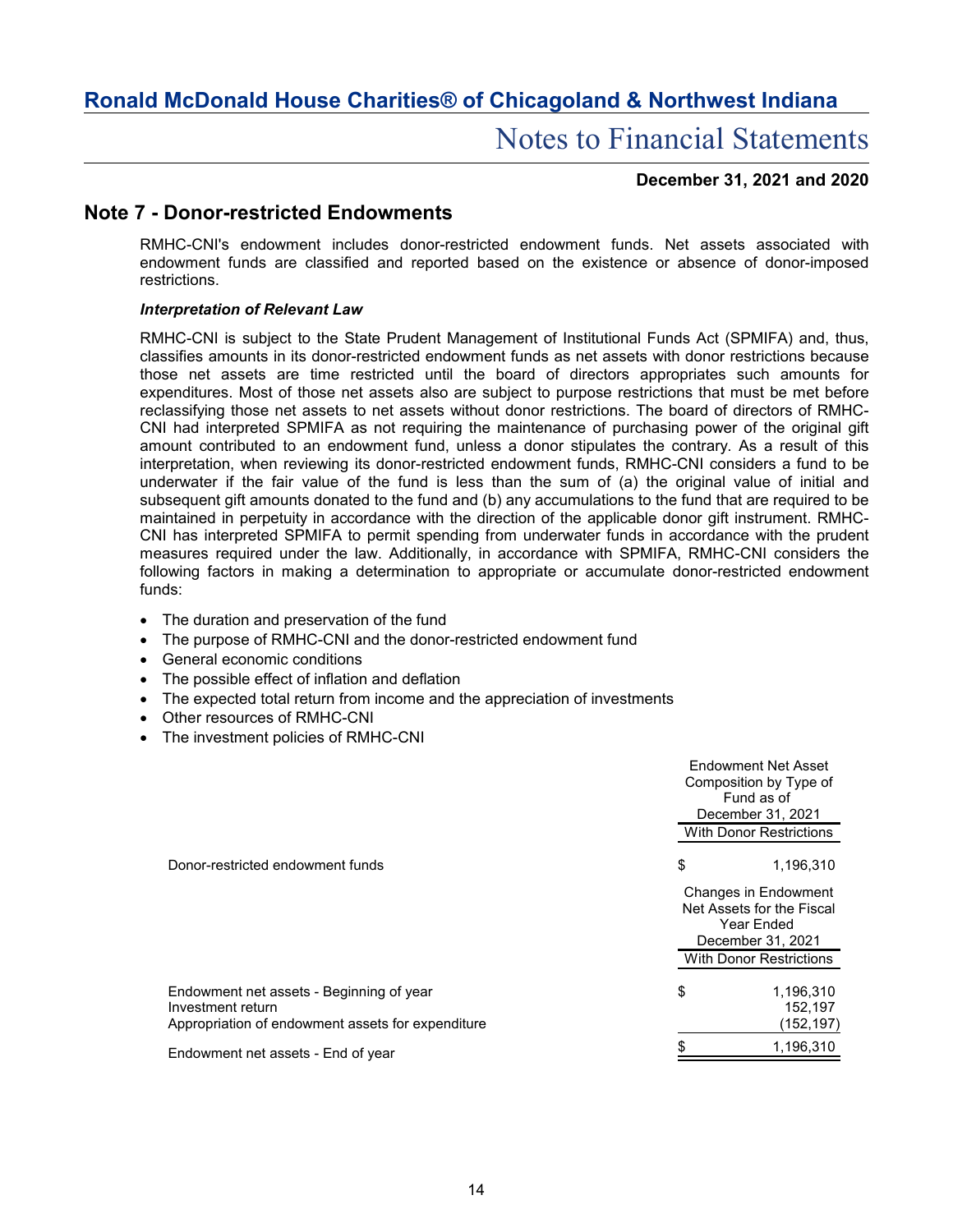## Notes to Financial Statements

#### **December 31, 2021 and 2020**

### **Note 7 - Donor-restricted Endowments (Continued)**

|                                                                                                                    | <b>Endowment Net Asset</b><br>Composition by Type of<br>Fund as of<br>December 31, 2020     |
|--------------------------------------------------------------------------------------------------------------------|---------------------------------------------------------------------------------------------|
|                                                                                                                    | <b>With Donor Restrictions</b>                                                              |
| Donor-restricted endowment funds                                                                                   | \$<br>1,196,310                                                                             |
|                                                                                                                    | Changes in Endowment<br>Net Assets for the Fiscal<br><b>Year Ended December</b><br>31, 2020 |
|                                                                                                                    | <b>With Donor Restrictions</b>                                                              |
| Endowment net assets - Beginning of year<br>Investment return<br>Appropriation of endowment assets for expenditure | \$<br>1,196,310<br>190.702<br>(190,702)                                                     |
| Endowment net assets - End of year                                                                                 | 1,196,310                                                                                   |

From time to time, the fair value of assets associated with individual donor-restricted endowment funds may fall below the level that the donor or SPMIFA requires RMHC-CNI to retain as a fund of perpetual duration. There were no funds with deficiencies as of December 31, 2021 and 2020.

#### *Return Objectives and Risk Parameters*

RMHC-CNI has adopted investment and spending policies for endowment assets that attempt to provide a predictable stream of funding to programs supported by its endowment while seeking to maintain the purchasing power of the endowment assets. Endowment assets include those assets of donor-restricted funds that RMHC-CNI must hold in perpetuity. Under this policy, as approved by the board of directors, the investment portfolio shall be managed with the objective of attaining a competitive rate of return given the constraints of aforementioned safety and liquidity objectives. The investment portfolio is subject to periodic review to ensure this objective is met.

#### *Strategies Employed for Achieving Objectives*

To satisfy its long-term rate-of-return objectives, RMHC-CNI relies on a total return strategy in which investment returns are achieved through both capital appreciation (realized and unrealized) and current yield (interest and dividends). RMHC-CNI targets a diversified asset allocation that places a greater emphasis on equity-based investments to achieve its long-term return objectives within prudent risk constraints.

#### *Spending Policy and How the Investment Objectives Relate to Spending Policy*

RMHC-CNI has a policy that allows it to appropriate any future interest or investment income generated.

### **Note 8 - Related Party Transactions**

The proceeds received from Global RMHC totaled \$650,000 and \$178,111 for the years ended December 31, 2021 and 2020, respectively. These funds represent grants from Global RMHC for operational initiatives. RMHC-CNI had approximately \$123,000 and \$94,000 recorded in accounts receivable from Global RMHC and no payables at December 31, 2021 and 2020, respectively.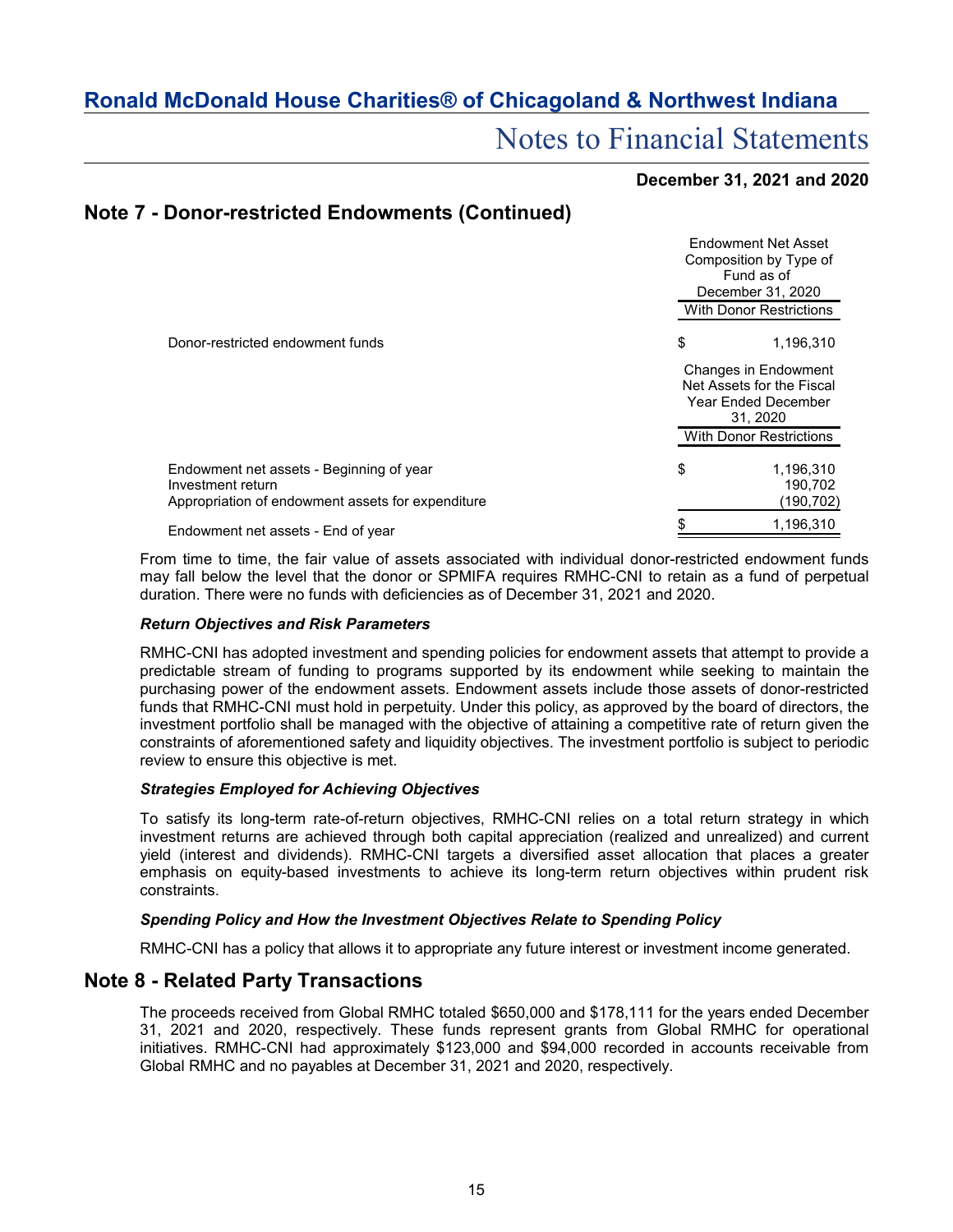## Notes to Financial Statements

#### **December 31, 2021 and 2020**

### **Note 8 - Related Party Transactions (Continued)**

For the years ended December 31, 2021 and 2020, RMHC-CNI had revenue and in-kind contributions from members of the board of directors and their respective organizations and Global RMHC totaling approximately \$2,018,000 and \$828,000, respectively.

### **Note 9 - Operating Leases**

RMHC-CNI is obligated under a lease agreement for office facilities expiring on January 31, 2023. Total rent expense under this lease was approximately \$105,000 and \$106,000 for the years ended December 31, 2021 and 2020, respectively.

| Years Ending<br>December 31 | Amount                 |
|-----------------------------|------------------------|
| 2022<br>2023                | \$<br>108,000<br>9,000 |
| Total                       | 117,000                |

RMHC-CNI was granted a 50-year lease on land owned by the United States Veterans Administration and occupied by the Ronald McDonald House near Loyola University Medical Center. The use of land was granted without cost to the Organization. The lease was granted under U.S. Senate Bill No. 677, which was signed into law on October 1, 1993.

The University of Chicago owns the property on which the Ronald McDonald House near University of Chicago Comer Children's Hospital is constructed. RMHC-CNI committed to a 25-year lease agreement in 2005 to lease the property for \$1 per year.

The Oak Lawn Community High School District 229 owns the property on which the Ronald McDonald House near Advocate Hope Children's Hospital is constructed. RMHC-CNI committed to a 25-year lease agreement in 2006. The lease terms called for a \$200,000 payment upon commencement of the lease, a \$100,000 payment in year seven of the lease, and a \$25,000 payment in year 20 of the lease. At the conclusion of this 25-year period, the lease contains a renewal clause for an additional 25-year term. RMHC-CNI is recognizing rent expense on a straight-line basis over the term of the lease.

Cadence Health owns the property on which the Ronald McDonald House near Cadence Health - CDH Campus was constructed. RMHC-CNI committed to a 25-year lease agreement in 2013 to lease the property for \$1 per year. The lease contains a renewal clause for an additional 25-year term.

### **Note 10 - Minimum Future Rentals**

RMHC-CNI has entered into three lease agreements as a lessor for space in the Ronald McDonald House near Ann & Robert H. Lurie Children's Hospital of Chicago. The lease term for one of the leases is from September 15, 2012 through September 15, 2024. The second lease is from December 1, 2017 through April 3, 2024. The tenant of the third lease exercised its right to terminate the lease. The lease was terminated on September 30, 2021. The leases also require the tenants to pay operating expenses, which are included in RMHC-CNI's rental income. Total rental income recognized under these leases was approximately \$576,000 and \$554,000 for the years ended December 31, 2021 and 2020, respectively.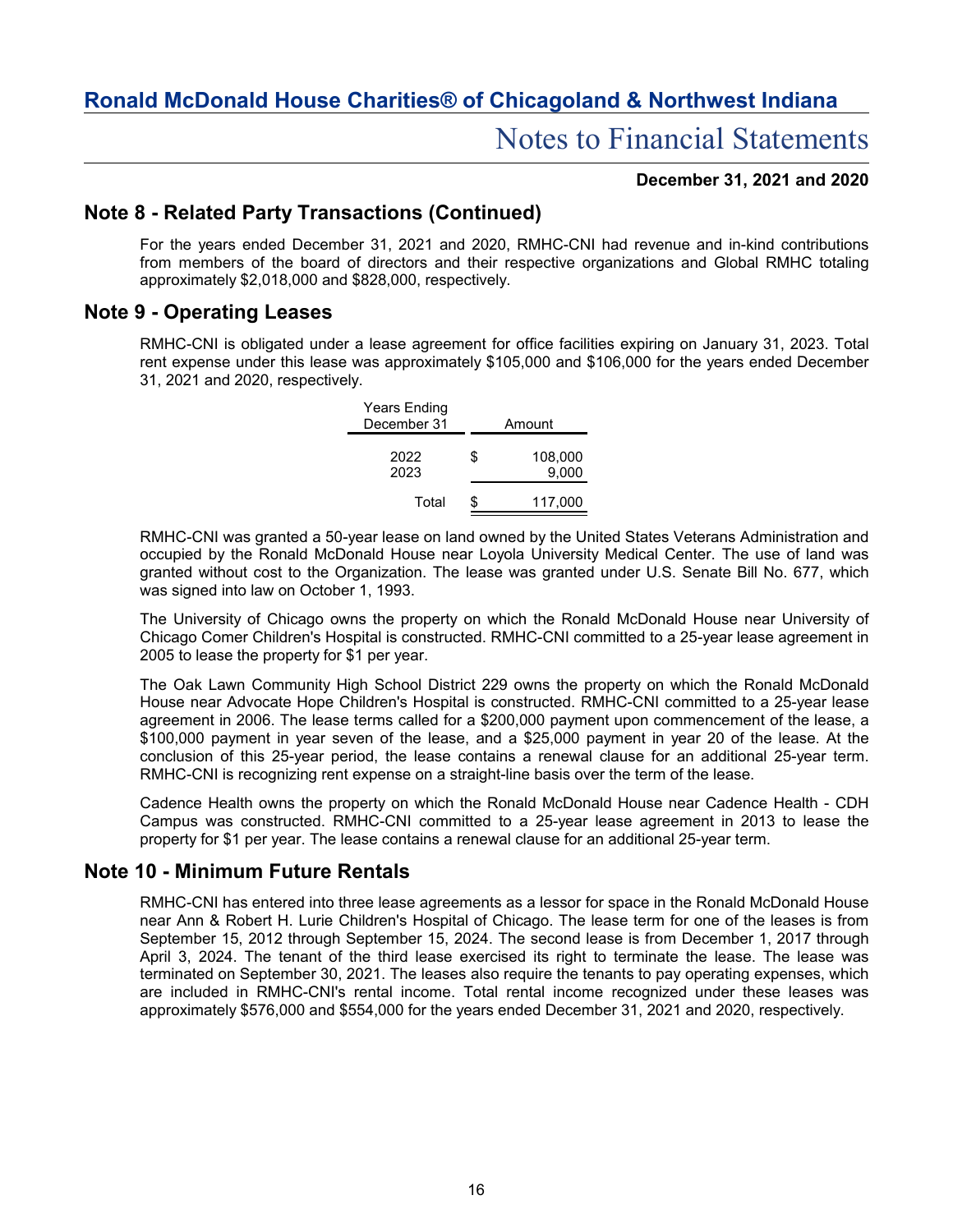## Notes to Financial Statements

#### **December 31, 2021 and 2020**

### **Note 10 - Minimum Future Rentals (Continued)**

Approximate future minimum future rent on noncancelable leases as of December 31, 2021 for each of the next five years, and in the aggregate, is as follows:

| <b>Years Ending</b><br>December 31 | Amount                              |
|------------------------------------|-------------------------------------|
| 2022<br>2023<br>2024               | \$<br>385,255<br>403,012<br>209,191 |
| Total                              | 997.458                             |

### **Note 11 - Fair Value Measurements**

Accounting standards require certain assets and liabilities be reported at fair value in the financial statements and provide a framework for establishing that fair value. The framework for determining fair value is based on a hierarchy that prioritizes the inputs and valuation techniques used to measure fair value.

Fair values determined by Level 1 inputs use quoted prices in active markets for identical assets that RMHC-CNI has the ability to access.

Fair values determined by Level 2 inputs use other inputs that are observable, either directly or indirectly. These Level 2 inputs include quoted prices for similar assets in active markets and other inputs, such as interest rates and yield curves, that are observable at commonly quoted intervals.

Level 3 inputs are unobservable inputs, including inputs that are available in situations where there is little, if any, market activity for the related asset. These Level 3 fair value measurements are based primarily on management's own estimates using pricing models, discounted cash flow methodologies, or similar techniques taking into account the characteristics of the asset.

In instances where inputs used to measure fair value fall into different levels in the above fair value hierarchy, fair value measurements in their entirety are categorized based on the lowest level input that is significant to the valuation. RMHC-CNI's assessment of the significance of particular inputs to these fair value measurements requires judgment and considers factors specific to each asset.

The following tables present information about RMHC-CNI's assets measured at fair value on a recurring basis at December 31, 2021 and 2020 and the valuation techniques used by RMHC-CNI to determine those fair values:

|                                                                                   | Assets Measured at Fair Value on a Recurring Basis<br>at December 31, 2021 |                                                                                   |  |                                                        |    |                                                    |    |                                    |  |
|-----------------------------------------------------------------------------------|----------------------------------------------------------------------------|-----------------------------------------------------------------------------------|--|--------------------------------------------------------|----|----------------------------------------------------|----|------------------------------------|--|
|                                                                                   |                                                                            | Quoted Prices in<br><b>Active Markets</b><br>for Identical<br>Assets<br>(Level 1) |  | Significant Other<br>Observable<br>Inputs<br>(Level 2) |    | Significant<br>Unobservable<br>Inputs<br>(Level 3) |    | Balance at<br>December 31,<br>2021 |  |
| <b>Investments</b><br>Money market funds<br>Mutual funds and equity<br>securities | \$                                                                         | 2,201,051 \$<br>7,895,131                                                         |  |                                                        | \$ |                                                    | \$ | 2.201.051<br>7,895,131             |  |
| Hedge funds                                                                       |                                                                            |                                                                                   |  |                                                        |    | 120,000                                            |    | 120,000                            |  |
| <b>Total investments</b>                                                          |                                                                            | 10,096,182 \$                                                                     |  |                                                        |    | 120.000                                            |    | 10,216,182                         |  |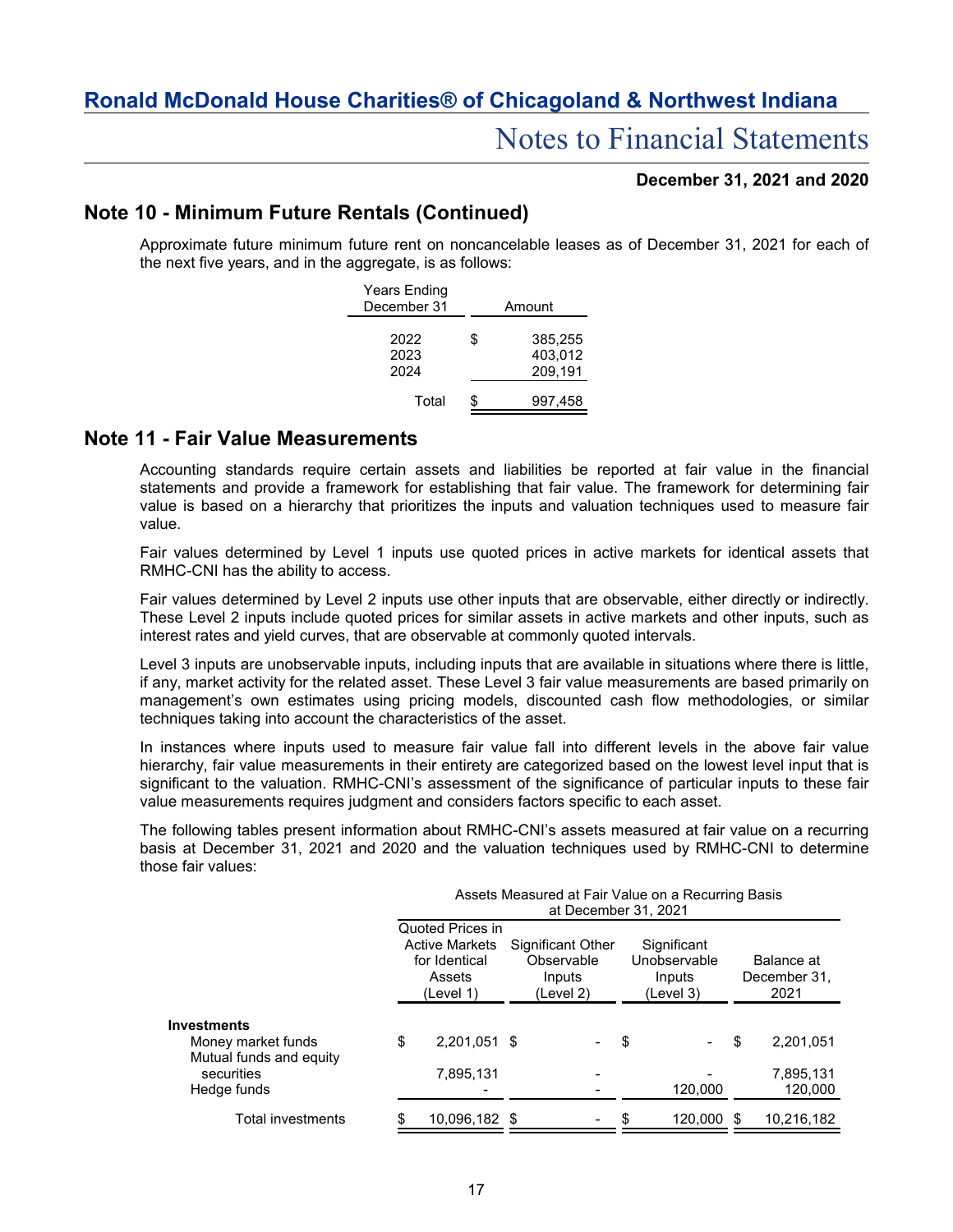## Notes to Financial Statements

#### **December 31, 2021 and 2020**

## **Note 11 - Fair Value Measurements (Continued)**

|                                                                                  | Assets Measured at Fair Value on a Recurring Basis<br>at December 31, 2020        |                           |                                                        |   |                                                    |                           |                                    |                                   |
|----------------------------------------------------------------------------------|-----------------------------------------------------------------------------------|---------------------------|--------------------------------------------------------|---|----------------------------------------------------|---------------------------|------------------------------------|-----------------------------------|
|                                                                                  | Quoted Prices in<br><b>Active Markets</b><br>for Identical<br>Assets<br>(Level 1) |                           | Significant Other<br>Observable<br>Inputs<br>(Level 2) |   | Significant<br>Unobservable<br>Inputs<br>(Level 3) |                           | Balance at<br>December 31,<br>2020 |                                   |
| <b>Investments</b><br>Money market funds<br>Mutual funds<br>Private equity funds | \$                                                                                | 4,539,974 \$<br>4,688,429 |                                                        |   | \$                                                 | $\blacksquare$<br>412,157 | \$                                 | 4,539,974<br>4,688,429<br>412,157 |
| Total investments                                                                |                                                                                   | 9,228,403 \$              |                                                        | - |                                                    | 412,157                   |                                    | 9,640,560                         |

### **Note 12 - Liquidity and Availability of Resources**

The following reflects RMHC-CNI's financial assets as of December 31, 2021 and 2020, reduced by amounts not available for general use because of contractual or donor-imposed restrictions within one year of the statement of financial position date:

|                                                                                                                                                                                        | 2021                                                       | 2020                                           |
|----------------------------------------------------------------------------------------------------------------------------------------------------------------------------------------|------------------------------------------------------------|------------------------------------------------|
| Cash<br>Contributions receivable<br>Other accounts receivable<br>Investments                                                                                                           | \$<br>5,382,159 \$<br>3,133,365<br>1,196,120<br>10,216,182 | 2.778.884<br>1,855,334<br>290.407<br>9,640,560 |
| Financial assets - At year end                                                                                                                                                         | 19.927.826                                                 | 14.565.185                                     |
| Less those assets unavailable for general expenditures within one year<br>due to - Contractual or donor-imposed restrictions:<br>Restricted by donor with time or purpose restrictions | 4,601,362                                                  | 1.575.826                                      |
| Subject to appropriation and satisfaction of donor restrictions<br>Long-term investments                                                                                               | 185.057<br>2,833,397                                       | 182.428<br>2,491,107                           |
| Financial assets available to meet cash needs for general<br>expenditures within one year                                                                                              | \$<br>12.308.010 \$                                        | 10.315.824                                     |

It is RMHC-CNI's policy to maintain cash balances sufficient to pay current liabilities and obligations. While the operating cash account does not earn interest, average monthly balances earn a monthly earning credit that is used to offset monthly bank fees.

At the finance and audit committee's discretion, operating cash surpluses can be used to pay down debt or transferred into longer-term investment accounts. RMHC-CNI maintains several investment accounts, each with a different risk profile and time horizon. These accounts are (1) the operating reserve, (2) the capital reserve, (3) donor-restricted investments, and (4) endowments. All income from the operating reserve and capital reserve is without donor restrictions and available to meet current obligations, although RMHC-CNI typically reinvests these balances. Income earned in the endowment accounts is classified as with donor restrictions but can be appropriated by the finance and audit committee. A portion of the investments with donor restrictions mandates reinvestment of 50 percent of the investment earnings. The remaining earnings from this investment account are without donor restrictions and available to meet current obligations.

The finance and audit committee makes decisions concerning the use, investment strategy, and allocation of RMHC-CNI's financial assets and monitors investment performance in compliance with the boardapproved RMHC-CNI investment policy statement.